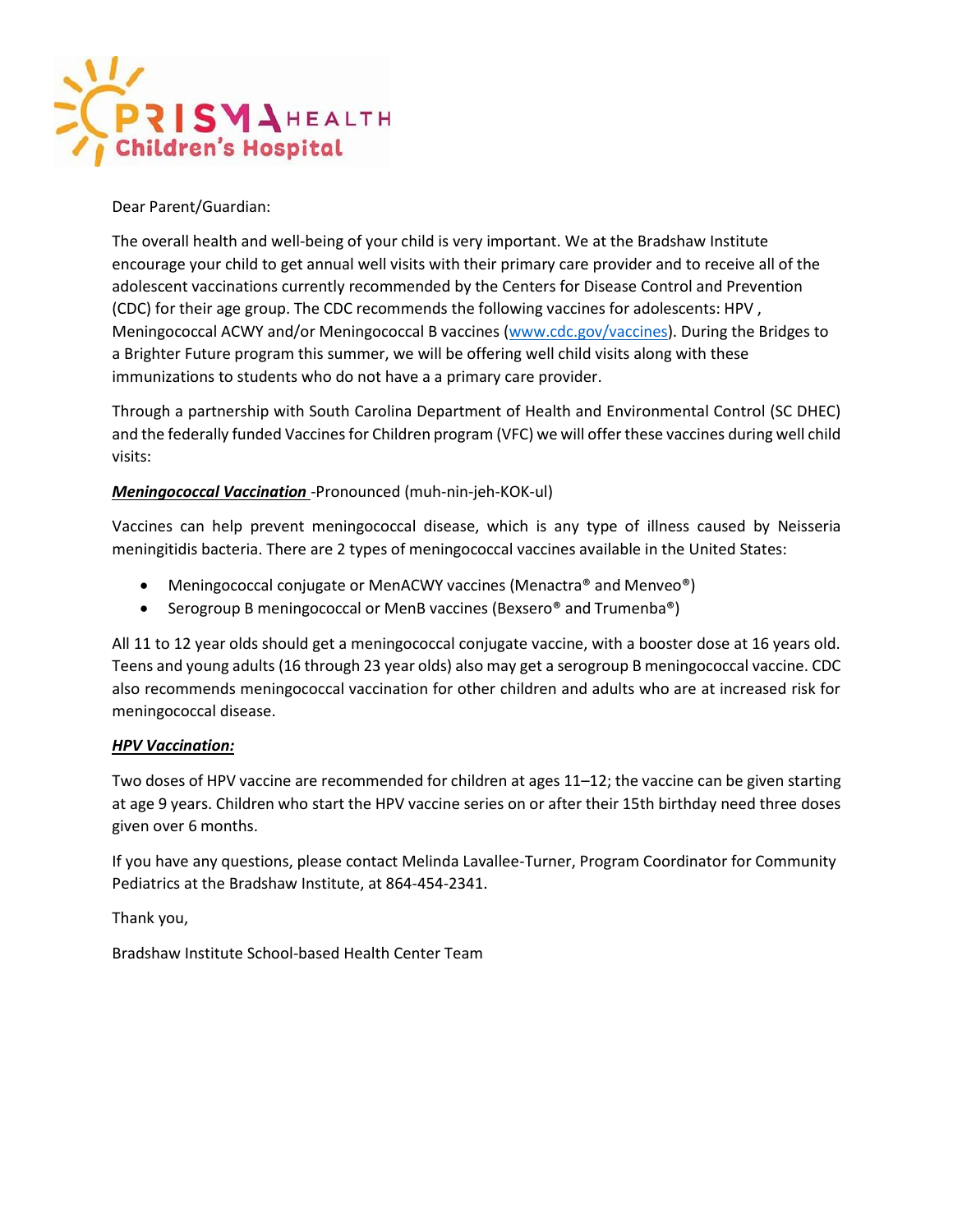### **Prisma Health School-based Health Forms**

We are excited to offer your child well child visits through the Prisma Health School-based Health Clinic. In order for your child to be seen by the Prisma Health medical provider, you will need to complete the following forms located in this packet.

- Permission to Treat-Gives the Prisma Health medical provider permission to provide medical careto your child.
- Patient information/demographic sheet-Provides Prisma Health medical provider with necessary patient demographic and billing information.
- Vaccine Selection and permission forms- Allows you to select which vaccines you would like your child to receive.
- Sports Physical Form (if necessary)- For your child to play a school sport next school year (2021-2022)

#### **Prisma Health School-based Health Providers**

*Kerry K. Sease, MD* is a graduate of the University of South Carolina School of Medicine. She completed her Pediatric training with Greenville Health System and went on to continue her training at the Children's Hospital of Pittsburgh where she completed a General Academic Pediatric fellowship. During her fellowship, she also earned her MPH from the University of Pittsburgh School of Public Health. Dr. Sease currently serves as the Medical Director for Prisma Health Bradshaw Institute for Community Child Health & Advocacy. In this role, she oversees the work of Community Pediatrics, which includes Medical Legal Partnership, Population Health Management, School-based Health Centers, Obesity treatment and Children's Camps.

*Holly Bryan (MSN, PNP-BC)* received her undergraduate nursing degree from the University of North Carolina at Chapel Hill and completed her masters in nursing/pediatric nurse practitioner (PNP) education at the University of Alabama at Birmingham for which she was awarded the Outstanding Pediatric Nursing Graduate Student in MSN/Nursing. She has worked as a PNP in Pediatric Hematology-Oncology, Gastroenterology, and general pediatrics. Holly currently serves asthe lead PNP in the Prisma Health School-based Health Centers. In this role, she travels among select Greenville County Schools to provide students with care for both acute and chronic conditions. In 2017, Holly was named Children's Hospital of Greenville Health System Caregiver of the Year, Physician Practices and SpecialtyCare.

*Rebecca M. Saul, (PNP-BC)* received her training at Vanderbilt University School of Medicine. She is a provider with Prisma Health Pediatric Associates-Spartanburg and is also a provider for Prisma Health New Impact, a healthy lifestyle program that benefits your entire family by using a multidisciplinary team approach that empowers children to develop active, healthy lifestyles by focusing on the eating and exercise behavior of the entire family.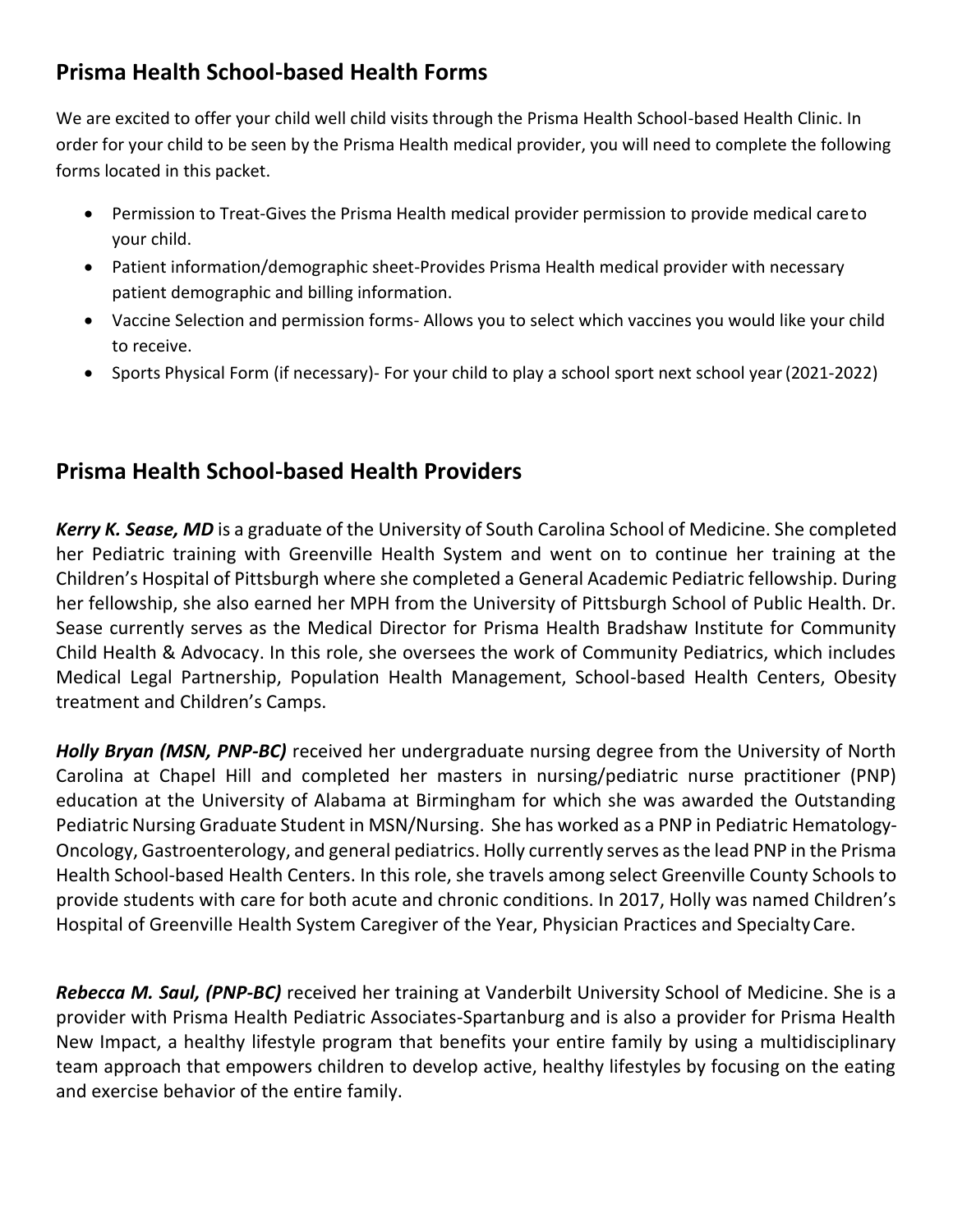# **PRISMA** HEALTH®

#### **GENERAL PERMISSION TO TREAT:**

**Emergency Department patients: Patients presenting to the Emergency Department have the right to receive an appropriate medical screening exam performed by a doctor, or other qualified professional, to determine whether they are suffering from an emergency medical condition or are in active labor, and if so, to receive stabilizing treatment (including delivery of a baby including the placenta) within the capabilities of the Prisma Health staff and facilities. Patients have these rights even if they cannot pay for services, do not have health insurance, or are not entitled to Medicare or Medicaid.**

I am the patient named above (or the person authorized by law to make decisions for the patient). I give permission for Prisma Health and its physicians, healthcare providers, staff, and outside companies to perform routine hospital and healthcare services as applicable: including blood draws, medications, tissue disposal/donation, examinations, treatments, lab tests, anesthetics, therapy, transportation, evaluation and treatment services, and procedures, as may be necessary in accordance with the judgment of the provider(s), including appropriately supervised students, residents, and telehealth providers. **Treatment may be provided by authorized employees of Prisma Health and the University of South Carolina.** I acknowledge that no guarantee can be made concerning the results of treatments.

Diagnostic and laboratory procedures that may be ordered for me (and/or my newborn infant) include (but are not limited to) testing for diseases such as human immunodeficiency virus (HIV), hepatitis, any other diseases categorized as contagious or sexually transmitted diseases, and methicillin-resistant staphylococcus aureus (MRSA). I understand that I can discuss these tests with my health care provider and can tell my healthcare providers (nurses, technicians and physicians) if I do not want to be tested for any one or all of these diseases. If I refuse the tests, I will not be tested. However, if I do not refuse these tests, I may be tested and those results will be included in my medical record. If the test results are positive, the results will be shared with me. If a health care worker comes in direct contact with my blood or body fluids, I understand that South Carolina law allows my blood to be tested without my consent for the hepatitis B virus, hepatitis C virus, or HIV to determine whether or not the viruses are present. The results of the test(s) will be made available to me and to the healthcare worker who was exposed.

Unless otherwise discussed with me, I authorize Prisma Health to dispose of specimens, tissues, medical devices, or implants removed from my body during my treatment.

**HEALTHCARE PROVIDERS:** I understand that doctors who are providing services at Prisma Health are members of the Prisma Health medical staff, but they may not be employees or agents of Prisma Health. Many providers, including doctors, physician assistants, nurse practitioners and certified nurse midwives, are nonemployed, independent providers. I understand that Prisma Health is not responsible for any act or omission by a provider who is not an employee or agent of Prisma Health. I also understand that Prisma Health is a medical teaching institution and that students and residents may be involved in my care with appropriate required supervision.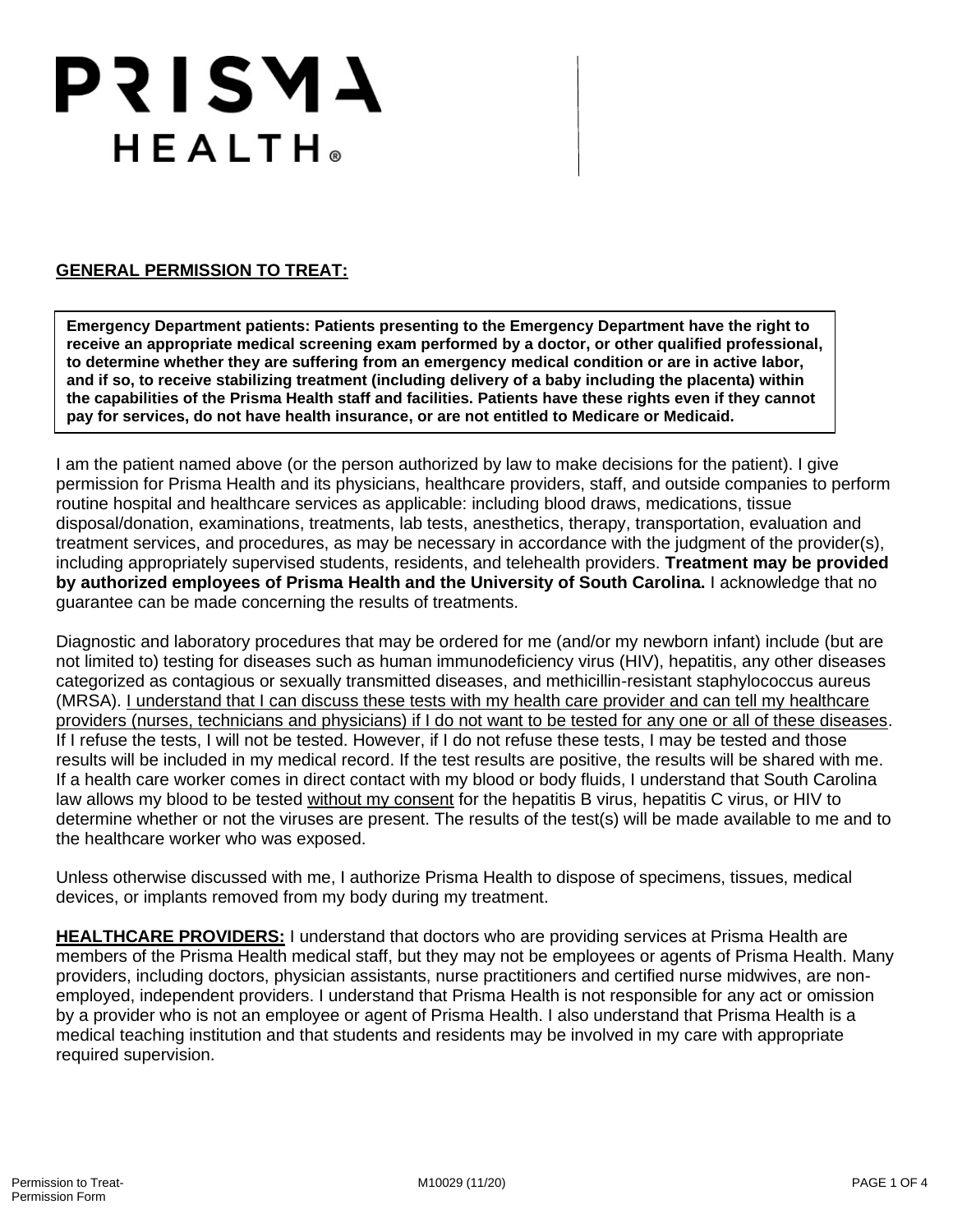#### **PERMISSION TO TREAT**

#### **ASSIGNMENT OF INSURANCE BENEFITS AND THIRD-PARTY CLAIMS:**

If I have insurance, I agree to assign to Prisma Health any and all rights including money from the following: TRICARE major medical benefits, PIP (personal injury protection), sick benefits, workers' compensation benefits, physician benefits (excluding any benefits payable to physicians who are not employees or agents of Prisma Health), injury benefits, or any other health, accident or welfare benefits of any type or form, whether insured or self-funded, proceeds of any liability settlement or judgment being paid by or on behalf of a third party, or any other benefits due from the insurance policy. I also assign to doctors who are not employed by Prisma Health any proceeds of the foregoing benefits being paid by or on behalf of a third party or due from any insurance policy for services provided at Prisma Health (such as pathologists and other private doctors). I warrant and represent that any insurance or any plan which I assign is valid insurance and in effect and that I have the right to make this assignment. All amounts collected will be applied to my account. In the event a claim for payment submitted by Prisma Health to my insurance carrier or plan administrator is denied, I authorize Prisma Health to seek an administrative review of the disputed claim in accordance with the applicable provision(s) of patients; plan or policy, appeal or file a legal/equitable action. If my plan or policy is provided pursuant to the Federal Employees Health Benefits Act, 5 U.S.C. §8901, et seq., this review process will include, but is not limited to, a review by the Office of Personnel Management. In the event I am a participant/beneficiary of an employee welfare benefit plan governed by the Employee Retirement Income Security Act of 1974 (ERISA), 29 U.S.C §1001 et seq., I designate Prisma Health as my authorized representative and grant to Prisma Health the authority to act on my behalf in pursuing and appealing a benefit determination under the plan. Such authority shall include the right to request and receive a copy of the plan description and/or summary of the plan description.

**MEDICARE PATIENTS:** If I am eligible for Medicare coverage, I request that payment of authorized Medicare benefits be made to Prisma Health on my behalf. I certify that the information given by me is correct, in applying for payment under Title XVIII of the Social Security Act.

**FINANCIAL AGREEMENT:** I understand that I am obligated to pay my account according to the regular rates and terms of Prisma Health, except for those services, provided in accordance with a clinical research trial, which are specifically identified in writing as services for which I am not obligated to pay. I do hereby appoint Prisma Health as my representative to collect the claims, endorse the checks, and give full and final receipt for all amounts collected. To the extent not prohibited by law or contract, I hereby authorize Prisma Health to apply any overpayment it receives to any other account for which I am responsible at Prisma Health or its affiliated entities. If there is no other outstanding account(s) for which I am responsible, the payment will be posted to the intended account and a refund of any overpayment will be processed accordingly.

I understand that Prisma Health may obtain my credit report for review in collection of this debt. In the event that this account is placed with a collection agency or an attorney for collection, I will be responsible for paying all costs of collection, including attorney's fees.

**DISCLOSURE/USE OF HEALTH INFORMATION:** Uses and disclosures of my personal and health information are described in the Prisma Health Notice of Privacy Practices (NPP). I acknowledge by signing below that I have had the opportunity to receive a copy of the NPP. I also consent to the following:

• **Directory/Patient door**. Unless I inform hospital personnel otherwise, I consent to my name being listed in the hospital directory, along with my location, general condition, and religious preference to allow clergy visits.

**PATIENT RIGHTS:** I understand that I have certain rights and responsibilities that are set forth in the Patient Rights and Responsibilities handout. I acknowledge by signing below that I have received a copy of the Prisma Health Patient Rights and Responsibilities Handout.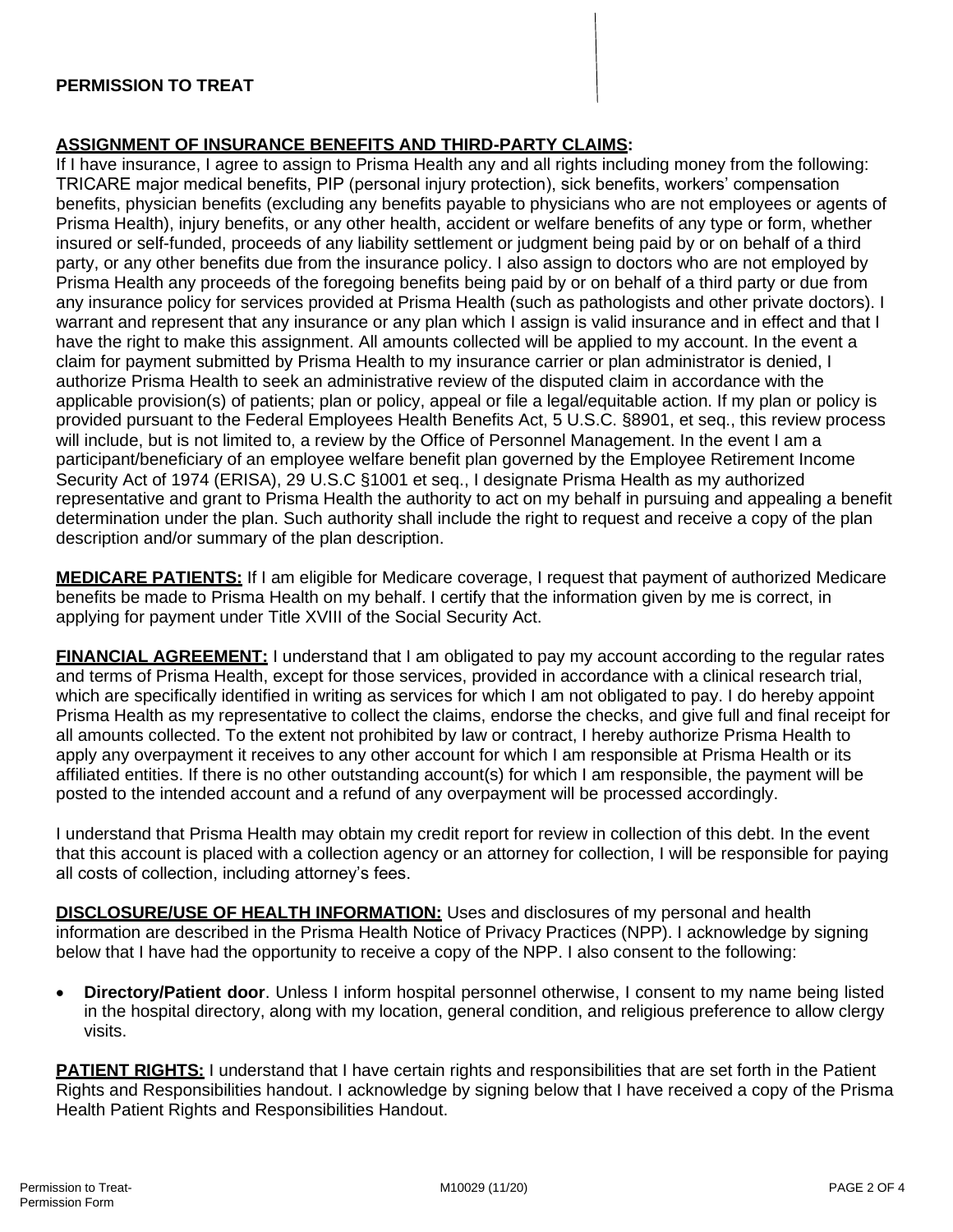#### **PERMISSION TO TREAT**

**PERSONAL VALUABLES/BELONGINGS:** I agree not to bring dangerous items onto Prisma Health property. Prisma Health reserves the right to search my property and room for dangerous items. I understand that Prisma Health is not responsible for personal property kept in my room including false teeth, glasses, and other prosthetic devices. Prisma Health is NOT responsible for personal property, including money, unless Prisma Health has issued a receipt for safekeeping of the personal property. Prisma Health is a NO SMOKING facility. To ensure safety, I will allow Prisma Health to keep my smoking materials until discharge or may send them home with family or friends. I understand that this policy is strictly enforced.

**CONTACTING PATIENTS**: I understand that I may be contacted by my provider or Prisma Health and/or Prisma Health entities and its employees and outside contractors including debt collection companies through any contact information that I have provided to my provider, Prisma Health and/or Prisma Health entities for any purposes related to my medical diagnosis, treatment, fundraising, community service, unsolicited advertisements, marketing, payment for services, debt collections for bills owed, or for any other purpose related to treatment, payment or business operations. (This also applies to outside independent companies and doctors and their employees who provide services in or for Prisma Health facilities.) I may be contacted in ways that may cause me to be charged a fee, and I will be responsible to pay the fees related to cellphone, home phone, work phone, text message, email or fax usage for contacts.

I understand that I may be contacted by Prisma Health using automated dialing and/or artificial or prerecorded voice messages when contacting me by cell, home or work phone, patient room phone, paging service, specialized mobile radio service, radio common carrier service, or by or through any other service. I understand that this will allow Prisma Health to call me using phone numbers that I may have listed on National or State Do-Not-Call Registry(s).

Contacting by email or text messaging. To help coordinate your care, your provider will send you text messages and emails that include reminders for scheduling and scheduled appointments, recommended tests, and other information to help you manage your health. The messages may come from your provider, Prisma Health or from our partners who are helping to manage your care. The responsibility of scheduling and canceling appointments will still rest with you, but we hope this service will make things easier.

You may be contacted by Prisma Health using email for transmission of notices regarding billing statements. Such email notices and text messages are unencrypted and are, therefore, considered unsecure communications and will not include information specific to your clinical information, but they may include information that would be of interest to you because of your health condition. When we send text messages, we will never transmit your full name or address in the text message.

#### **If you DO NOT wish to allow contacting in these manners, please notify a Prisma Health team member in the business office/patient access/ registration, respond to the "opt-out" directions in the text message or choose your communication preference in the patient portal.**

I understand if I provide my cellphone number, home phone number, work phone number, and email address and do not tell anyone that I do not want to be contacted in the manners described, I am consenting to receive phone calls, text messages and emails for appointment scheduling and other healthcare reminders and information as described above. I will keep my provider informed of my up-to-date mobile number and email address at all times and notify my provider if the mobile number is no longer in my possession.

I understand that even if I do state that I do not wish to be contacted as described above, my provider, Prisma Health or our partners may still contact me by phone call for scheduling and scheduled appointments, recommended tests, and other information to help me manage my health.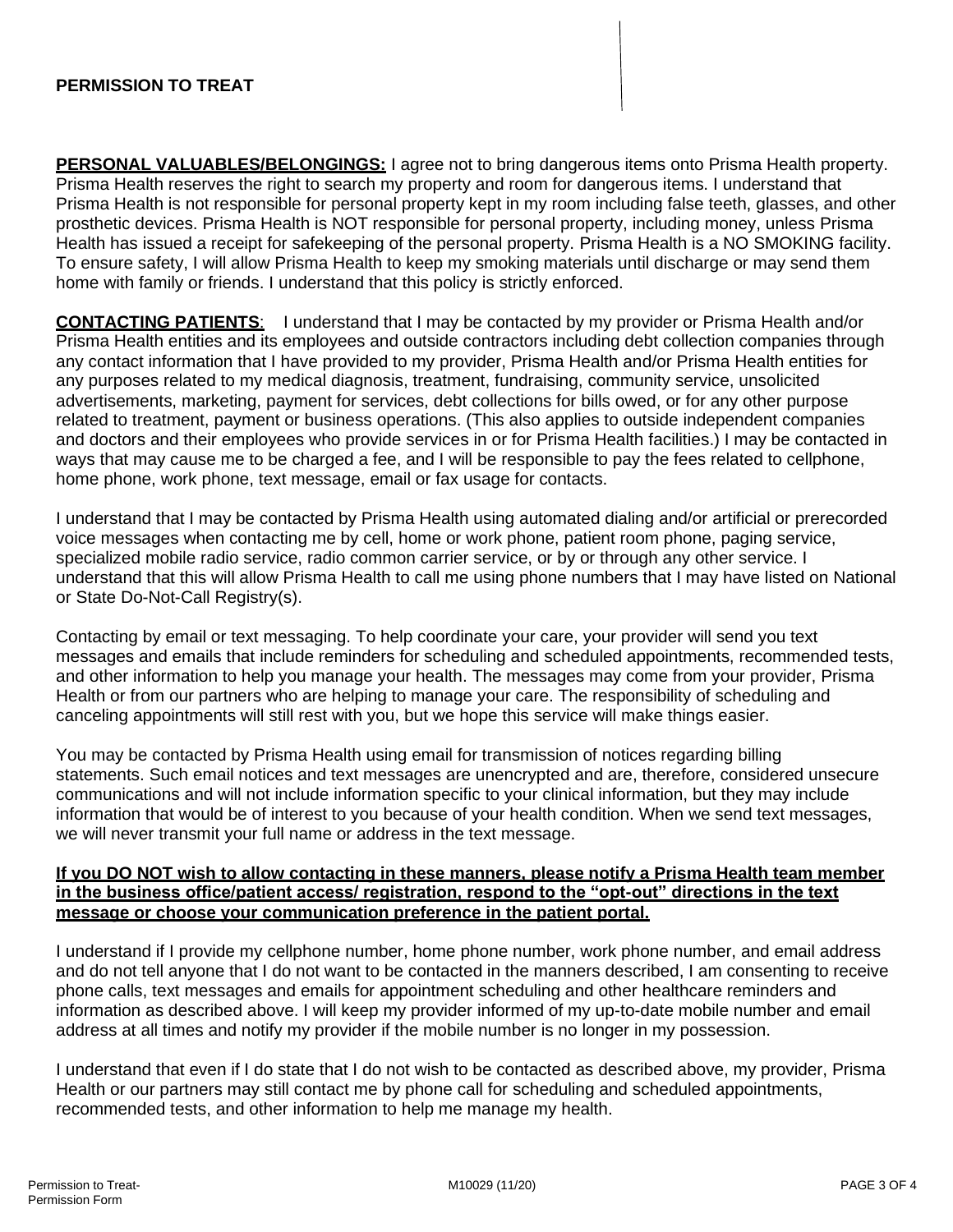#### **PERMISSION TO TREAT**

**HEALTHCARE ASSOCIATED INFECTIONS:** Healthcare-associated infections can be a complication of hospitalization. The SC Hospital Infections Disclosure Act, S.C. § 44-7-2410, requires hospitals to monitor and report targeted healthcare-associated infections to the SC Department of Health and Environmental Control (DHEC). These reports are available on the following website for public view: <http://www.scdhec.gov/Health/FHPF/InfectionControlHIDA/HospitalInfectionControl/>

**I understand that the practice of medicine and the security of personal or health information is not an exact science and that not all risks can be eliminated and that NO GUARANTEES HAVE BEEN MADE TO ME.**

#### **I SIGN BELOW ACKNOWLEDGING THAT I HAVE READ, ASKED QUESTIONS AND UNDERSTAND AND AGREE TO ALL FOUR PAGES OF THIS FORM.**

| DATE/TIME | SIGNATURE OF WITNESS                                                  | SIGNATURE OF PATIENT/LEGALLY AUTHORIZED REPRESENTATIVE |
|-----------|-----------------------------------------------------------------------|--------------------------------------------------------|
| DATE/TIME | SIGNATURE OF SECOND WITNESS<br>(NECESSARY ONLY FOR TELEPHONE CONSENT) | PRINT NAME AND RELATIONSHIP IF OTHER THAN PATIENT      |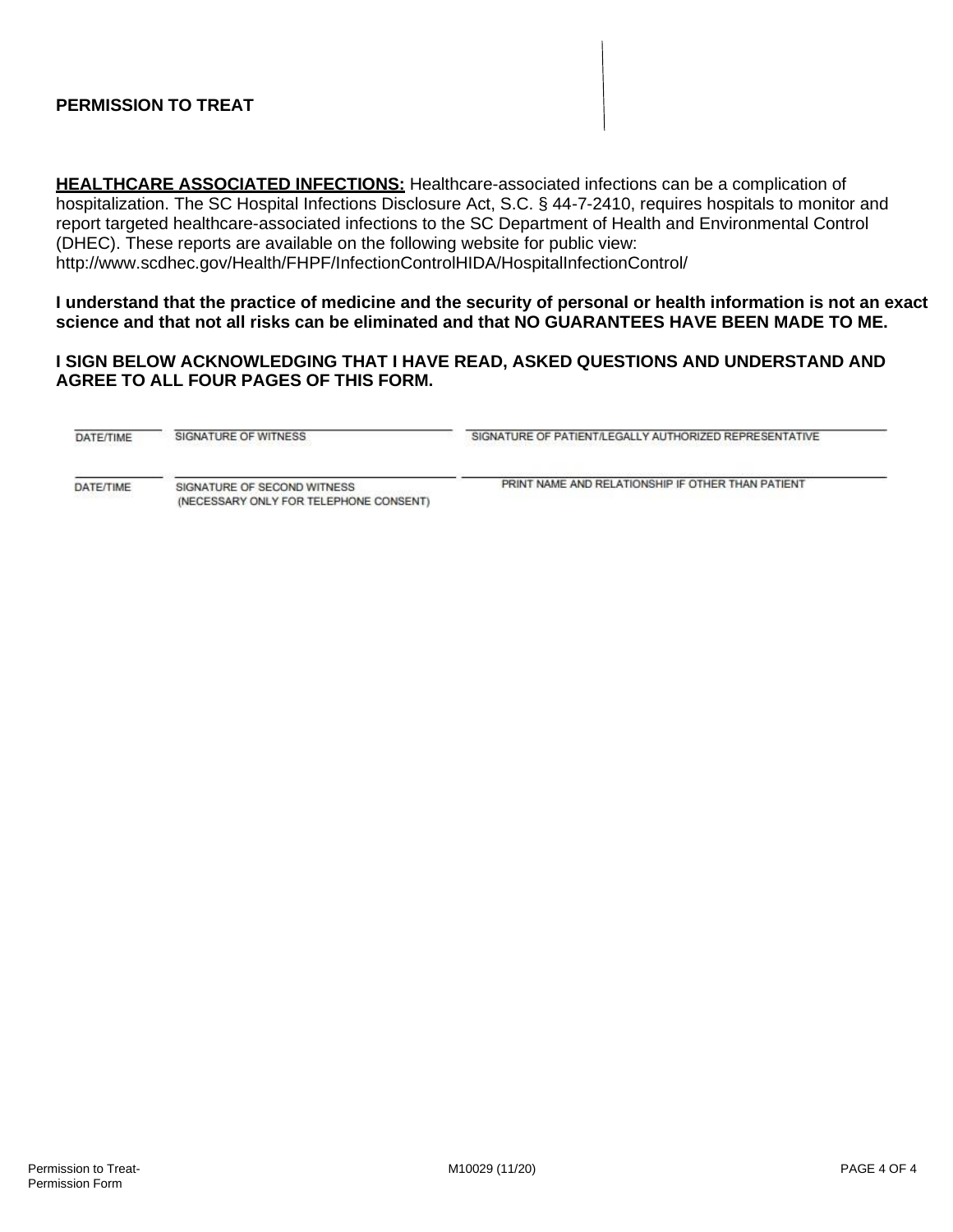### **PRISMA** HEALTH®

#### **Patient Information**

| (please print)<br>Full legalname:                                                                                                                                                                                                                    |                                                                                                                                                                                                                                                                                                                                                   |
|------------------------------------------------------------------------------------------------------------------------------------------------------------------------------------------------------------------------------------------------------|---------------------------------------------------------------------------------------------------------------------------------------------------------------------------------------------------------------------------------------------------------------------------------------------------------------------------------------------------|
| Last                                                                                                                                                                                                                                                 | First<br>Middle                                                                                                                                                                                                                                                                                                                                   |
| Date of birth:                                                                                                                                                                                                                                       |                                                                                                                                                                                                                                                                                                                                                   |
| Month/Day/Complete year                                                                                                                                                                                                                              |                                                                                                                                                                                                                                                                                                                                                   |
| Sex at birth:<br>Male<br>Gender identity:<br>Female<br>Intersex                                                                                                                                                                                      | Man<br>Transman<br>What are your<br>$\Box$ He/Him $\Box$ They/Them<br>$\vert \ \ \vert$<br>pronouns?<br>She/Her $\Box$ Another<br>Woman<br>Nonbinary<br>$\perp$<br>Another unlisted<br>Transwoman                                                                                                                                                 |
| Primary care physician: example and a series of the series of the series of the series of the series of the series of the series of the series of the series of the series of the series of the series of the series of the se                       |                                                                                                                                                                                                                                                                                                                                                   |
| Preferred pharmacy name: Notified a state of the state of the state of the state of the state of the state of the state of the state of the state of the state of the state of the state of the state of the state of the stat                       |                                                                                                                                                                                                                                                                                                                                                   |
| Marital status:<br>Single<br>    Married<br>Ethnicity:<br>Hispanic/Latino<br>Caucasian (white)<br>Race:<br>Biracial<br>□ Asian                                                                                                                       | Widowed<br>Divorced<br>Life partner<br>Legally separated<br>$\Box$<br>Refused/Decline<br>Non-Hispanic/Non-Latino<br>African American (Black)<br>American Indian<br>Hispanic<br>Other<br><b>Unknown</b>                                                                                                                                            |
|                                                                                                                                                                                                                                                      |                                                                                                                                                                                                                                                                                                                                                   |
|                                                                                                                                                                                                                                                      |                                                                                                                                                                                                                                                                                                                                                   |
|                                                                                                                                                                                                                                                      |                                                                                                                                                                                                                                                                                                                                                   |
|                                                                                                                                                                                                                                                      |                                                                                                                                                                                                                                                                                                                                                   |
| Veteran: Yes No Unknown                                                                                                                                                                                                                              |                                                                                                                                                                                                                                                                                                                                                   |
| Guarantor information (If guarantor is self, skip to emergency contact)<br>have to complete this section. The guarantor will be responsible for any balance due.                                                                                     | Parent/guardian presenting minor child for treatment will be listed as the guarantor. If 18 or older, patient will be listed as guarantor and does not                                                                                                                                                                                            |
| First<br>$1$ ast                                                                                                                                                                                                                                     | Middle                                                                                                                                                                                                                                                                                                                                            |
|                                                                                                                                                                                                                                                      | $\left(\begin{array}{c} \end{array}\right)$                                                                                                                                                                                                                                                                                                       |
|                                                                                                                                                                                                                                                      |                                                                                                                                                                                                                                                                                                                                                   |
|                                                                                                                                                                                                                                                      |                                                                                                                                                                                                                                                                                                                                                   |
| Mail to address<br><i>(if different)</i> :                                                                                                                                                                                                           |                                                                                                                                                                                                                                                                                                                                                   |
| name:<br>Patient relation to<br>Secondary<br>contact name:                                                                                                                                                                                           | <u> 1989 - Johann Stoff, deutscher Stoffen und der Stoffen und der Stoffen und der Stoffen und der Stoffen und der</u><br><u> 1989 - Johann Stoff, fransk politik (</u><br>Cellphone: (<br>Home phone: (<br>$\frac{1}{2}$                                                                                                                         |
| Patient relation to<br>emergency contact: example and a series of the series of the series of the series of the series of the series of the series of the series of the series of the series of the series of the series of the series of the series | Cellphone: (                                                                                                                                                                                                                                                                                                                                      |
| Employment                                                                                                                                                                                                                                           |                                                                                                                                                                                                                                                                                                                                                   |
|                                                                                                                                                                                                                                                      | Ext:                                                                                                                                                                                                                                                                                                                                              |
| Address:_________                                                                                                                                                                                                                                    | City:                                                                                                                                                                                                                                                                                                                                             |
| $\Box$ Full time<br>Employment status:<br>$\Box$ Student part time                                                                                                                                                                                   | Part time<br>Self-employed<br>$\mathsf{L}$<br>Active military<br>Student full time<br>$\vert \ \ \vert$<br>Retired date $\Box$<br>Disabled<br>Not employed<br>Unknown                                                                                                                                                                             |
| (Pediatric patients only) Parent/Guardian & immediate family information                                                                                                                                                                             | Mother (If the address, phone numbers and employer information are the same as guarantor, please indicate same.)                                                                                                                                                                                                                                  |
|                                                                                                                                                                                                                                                      |                                                                                                                                                                                                                                                                                                                                                   |
| Full name: Last<br>First                                                                                                                                                                                                                             | Middle<br>Date of birth: _______                                                                                                                                                                                                                                                                                                                  |
|                                                                                                                                                                                                                                                      | Month/Day/Complete year                                                                                                                                                                                                                                                                                                                           |
|                                                                                                                                                                                                                                                      |                                                                                                                                                                                                                                                                                                                                                   |
| (if different from patient)                                                                                                                                                                                                                          |                                                                                                                                                                                                                                                                                                                                                   |
| Home phone: <u>contract and contract and contract and contract and contract and contract and contract of the set</u>                                                                                                                                 | Cellphone: (                                                                                                                                                                                                                                                                                                                                      |
|                                                                                                                                                                                                                                                      |                                                                                                                                                                                                                                                                                                                                                   |
| Full name: ________________                                                                                                                                                                                                                          | Father (If the address, phone numbers and employer information are the same as guarantor, please indicate same.)                                                                                                                                                                                                                                  |
| Last                                                                                                                                                                                                                                                 | First<br>Middle                                                                                                                                                                                                                                                                                                                                   |
|                                                                                                                                                                                                                                                      | Date of birth: Month/Day/Complete year                                                                                                                                                                                                                                                                                                            |
|                                                                                                                                                                                                                                                      | City: City: City: City: City: City: City: City: City: City: City: City: City: City: City: City: City: City: City: City: City: City: City: City: City: City: City: City: City: City: City: City: City: City: City: City: City:                                                                                                                     |
| (if different from patient)                                                                                                                                                                                                                          |                                                                                                                                                                                                                                                                                                                                                   |
|                                                                                                                                                                                                                                                      | Cellphone: (                                                                                                                                                                                                                                                                                                                                      |
|                                                                                                                                                                                                                                                      | Work phone:<br>$\overline{z}$ and $\overline{z}$ and $\overline{z}$ and $\overline{z}$ and $\overline{z}$ and $\overline{z}$ and $\overline{z}$ and $\overline{z}$ and $\overline{z}$ and $\overline{z}$ and $\overline{z}$ and $\overline{z}$ and $\overline{z}$ and $\overline{z}$ and $\overline{z}$ and $\overline{z}$ and $\overline{z}$ and |
| PATIENT DEMOGRAPHICS                                                                                                                                                                                                                                 | PAGE 1 OF 2<br>118947 (5/21)                                                                                                                                                                                                                                                                                                                      |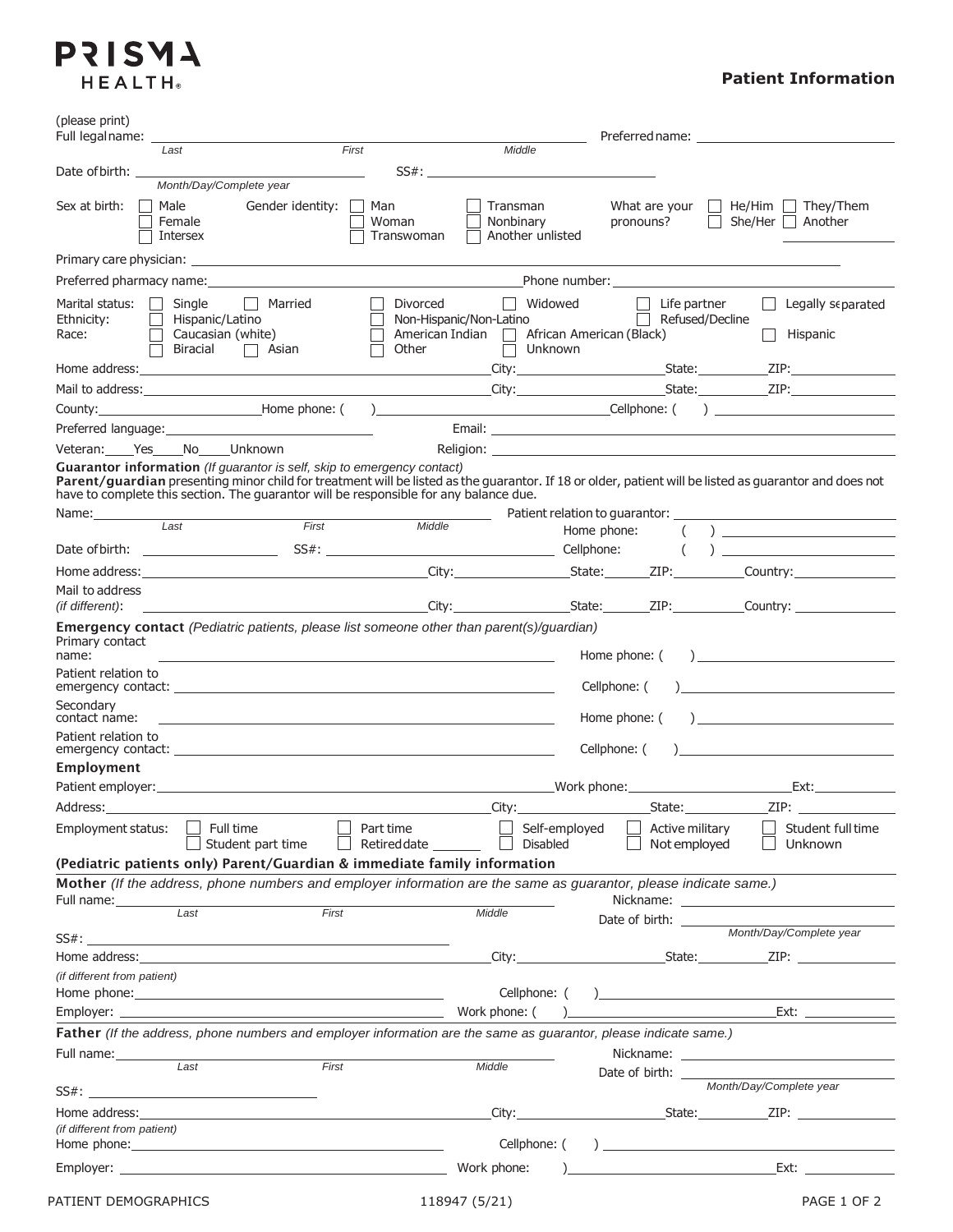| Patient name | DOB |
|--------------|-----|
|              |     |

**(Pediatric patients only) Brothers, sisters & other family members**

| Full name                                                                                                                                                                                                                                                                                                                              | M or F    | Date of birth                                                |                  | Relationship                                      | Lives with child        |                                   |
|----------------------------------------------------------------------------------------------------------------------------------------------------------------------------------------------------------------------------------------------------------------------------------------------------------------------------------------|-----------|--------------------------------------------------------------|------------------|---------------------------------------------------|-------------------------|-----------------------------------|
|                                                                                                                                                                                                                                                                                                                                        |           |                                                              |                  |                                                   | Yes                     | No                                |
|                                                                                                                                                                                                                                                                                                                                        |           |                                                              |                  |                                                   | Yes                     | No.                               |
|                                                                                                                                                                                                                                                                                                                                        |           |                                                              |                  |                                                   | <b>Yes</b>              | No.                               |
|                                                                                                                                                                                                                                                                                                                                        |           |                                                              |                  |                                                   | Yes                     | No.                               |
| $\Box$ Check here if no insurance. And skip to authorization (below).                                                                                                                                                                                                                                                                  |           |                                                              |                  |                                                   |                         |                                   |
| <b>Accident information</b>                                                                                                                                                                                                                                                                                                            |           |                                                              |                  |                                                   |                         |                                   |
| Is visit the result of an accident? (Examples: auto accident, workers compensation, etc.)                                                                                                                                                                                                                                              |           |                                                              |                  | $ $ Yes<br>$\Box$ No                              |                         |                                   |
|                                                                                                                                                                                                                                                                                                                                        |           |                                                              |                  |                                                   |                         |                                   |
| SUBSCRIBER: This is the person who carries the insurance. If subscriber is the patient, skip to insurance co. name field.<br>If address and phone number is same as patient, please indicate same.<br>Address:<br><u> 1989 - Johann Barbara, marka a shekara tsa 1989 - An tsa 1989 - An tsa 1989 - An tsa 1989 - An tsa 1989 - An</u> |           |                                                              | Sex: $\Box$ Male | Date of birth:<br>$\Box$ Female                   | Month/Day/Complete year |                                   |
| Employer:                                                                                                                                                                                                                                                                                                                              |           |                                                              |                  | Work phone: Ext.                                  |                         |                                   |
| <u> 1989 - Andrea Barbara, amerikana amerikana amerikana amerikana amerikana amerikana amerikana amerikana amerika</u>                                                                                                                                                                                                                 |           |                                                              |                  |                                                   |                         |                                   |
| Policy/Cert #: _______________________________Group no.: _______________________                                                                                                                                                                                                                                                       |           |                                                              |                  |                                                   |                         |                                   |
| Subscriber Status: □ Full time                                                                                                                                                                                                                                                                                                         | Part time | self-employed<br>Student parttime $\Box$ Retired date $\Box$ |                  | $\vert\;\vert$ Active military<br><b>Disabled</b> | $\Box$                  | Student full time<br>Not employed |
| Secondary insurance information<br>SUBSCRIBER: This is the person who carries the insurance. If subscriber is the patient, skip to insurance co. name field.                                                                                                                                                                           |           |                                                              |                  |                                                   |                         |                                   |
|                                                                                                                                                                                                                                                                                                                                        |           |                                                              |                  |                                                   | Month/Day/Complete Year |                                   |
|                                                                                                                                                                                                                                                                                                                                        |           | Sex: $\Box$ Male                                             |                  | Female                                            |                         |                                   |
| If address and phone number is same as patient, please indicate same.                                                                                                                                                                                                                                                                  |           |                                                              |                  |                                                   |                         |                                   |
| Address:                                                                                                                                                                                                                                                                                                                               |           |                                                              |                  | $SS#$ :                                           |                         |                                   |
| City, state, ZIP: $\qquad \qquad$                                                                                                                                                                                                                                                                                                      |           |                                                              |                  |                                                   |                         |                                   |
| Employer:<br>the control of the control of the control of the control of the control of the control of the control of the control of the control of the control of the control of the control of the control of the control of the control                                                                                             |           |                                                              |                  | Work phone: Ext.                                  |                         |                                   |
| Insurance co. name: compared a series of the series of the series of the series of the series of the series of                                                                                                                                                                                                                         |           |                                                              |                  |                                                   |                         |                                   |
|                                                                                                                                                                                                                                                                                                                                        |           |                                                              |                  |                                                   |                         |                                   |
| Subscriber status: $\Box$<br><b>Full time</b><br>Student parttime                                                                                                                                                                                                                                                                      | Part time | Retired date _______________                                 | Self-employed    | <b>Active military</b><br><b>Disabled</b>         |                         | Student full time<br>Not employed |

#### **Authorization**

I authorize medical evaluation and treatment, and release of information for insurance/medical purposes concerning my illness and treatment. I hereby authorize payment from my insurance company to Prisma Health for services rendered. I will be responsible *for any amount not covered by my insurance.*

**Signature of patient/guardian/guarantor: Date:**

20-3017 9/20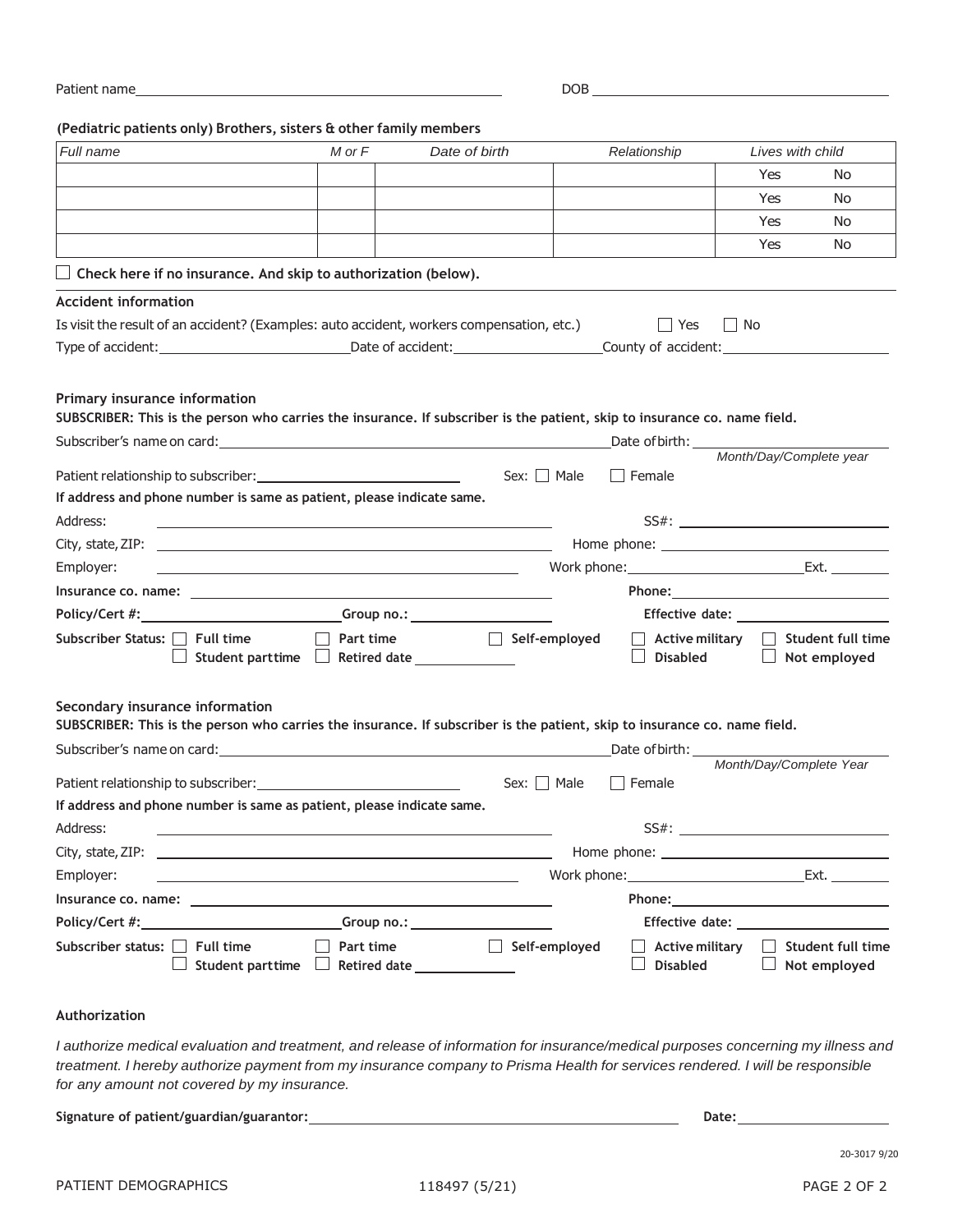# **HPV (Human Papillomavirus) Vaccine:** *What You Need to Know*

Many Vaccine Information Statements are available in Spanish and other languages. See [www.immunize.org/vis](http://www.immunize.org/vis)

Hojas deinformaciónsobre vacunas están disponibles en español y en muchos otros idiomas.Visit[ewww.immunize.org/vis](http://www.immunize.org/vis)

### **1 Why get vaccinated?**

**HPV (Human papillomavirus) vaccine** can prevent infection with some types of human papillomavirus.

HPVinfections cancause certaintypesof cancers including:

- cervical,vaginalandvulvarcancersinwomen,
- penile cancer in men,and

anal cancers in both men and women.

HPV vaccine prevents infection from the HPV types that cause over 90% of these cancers.

HPVisspreadthroughintimateskin-to-skinor sexual contact. HPV infections are so common that nearlyallmenandwomenwillget atleastone type of HPV at some time in their lives.

MostHPVinfectionsgoawaybythemselveswithin2 years. But sometimes HPV infections will last longer and can cause cancers later in life.

# **2 HPV vaccine**

HPV vaccine is routinely recommended for adolescents at 11 or 12 years of age to ensure they are protected before they are exposed to the virus. HPV vaccine may be given beginning at age 9 years, and as late as age 45 years.

Most people older than 26 years will not benefit from HPV vaccination. Talk with your health care providerif you want more information.

Most children who get the first dose before 15 years ofageneed2dosesofHPVvaccine.Anyonewho getsthefirstdoseonorafter15yearsofage,and younger people with certain immunocompromising conditions, need 3 doses. Your health care provider can give you more information.

HPV vaccine may be given at the same time as other vaccines.

### **Talk with your health care provider 3**

Tellyourvaccineproviderifthepersongetting the vaccine:

- Hashadan**allergicreactionafteraprevious dose ofHPVvaccine**, or has any **severe, lifethreatening allergies**.
- Is **pregnant**.

Insomecases,yourhealthcareprovidermaydecide to postpone HPV vaccination to a future visit.

People with minor illnesses, such as a cold, may be vaccinated. People who are moderately or severely ill should usually wait until they recover before getting HPV vaccine.

Yourhealthcareprovider cangiveyoumore information.

# **4 Risks of a vaccine reaction**

 Soreness, redness, or swelling where the shot is given can happen after HPV vaccine.

FeverorheadachecanhappenafterHPVvaccine.

People sometimes faint after medical procedures, including vaccination. Tell your provider if youfeel dizzyorhavevisionchangesorringinginthe ears.

As with any medicine, there is a very remote chance ofa vaccine causinga severe allergic reaction,other serious injury, or death.



**U.S. Department of Health and Human Services** Centers for Disease Control and Prevention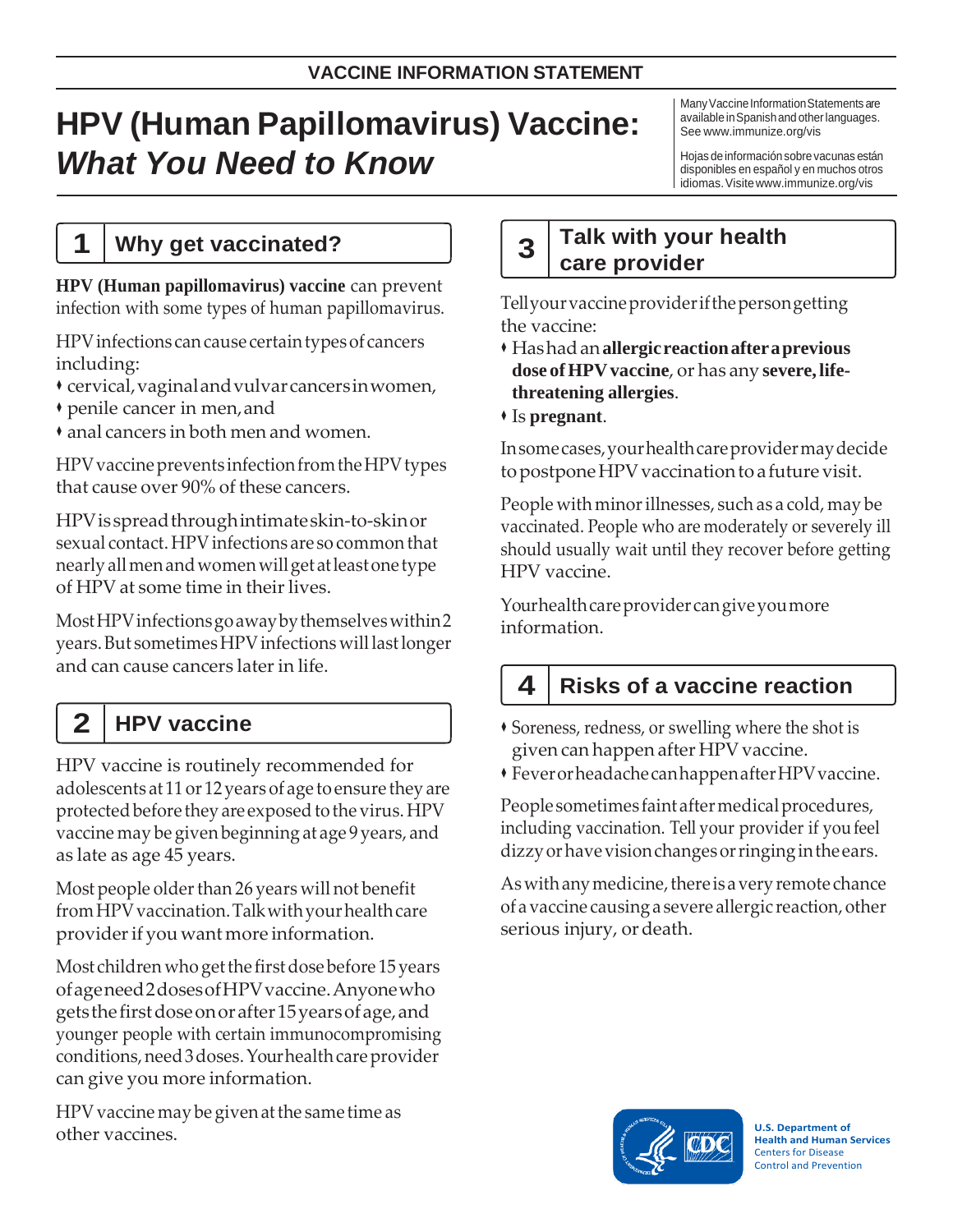#### **What if there is a serious**   $\mathbf{5} \mid \text{problem?}$

Anallergicreactioncouldoccurafterthevaccinated person leaves the clinic.If yousee signs of a severe allergic reaction (hives, swelling of the face and throat, difficulty breathing, a fast heartbeat, dizziness,orweakness), call**9-1-1**andgettheperson to the nearesthospital.

Forother signs that concernyou, callyourhealth care provider.

Adverse reactions should be reported to the Vaccine AdverseEventReportingSystem(VAERS).Your health care provider will usually file this report, or youcandoityourself.VisittheVAERSwebsiteat **[www.vaers.hhs.gov](http://www.vaers.hhs.gov/)**orcall**1-800-822-7967**.*VAERS is onlyforreporting reactions, andVAERSstaff donot give medical advice.*

#### **The National Vaccine Injury Compensation Program 6**

The National Vaccine Injury Compensation Program(VICP)isafederalprogramthatwas createdtocompensatepeoplewhomayhavebeen injured by certain vaccines. Visit the VICP website at**[www.hrsa.gov/vaccinecompensation](http://www.hrsa.gov/vaccinecompensation)** or call **1-800-338-2382** to learn about the program and about filing a claim. There is a time limit to file a claim for compensation.

### **7 How can I learn more?**

- Ask your health care provider.
- Call yourlocal or state health department.
- **Contact the Centers for Disease Control and** Prevention (CDC):
- Call **1-800-232-4636** (**1-800-CDC-INFO**) or
- Visit CDC's website at **[www.cdc.gov/vaccines](https://www.cdc.gov/vaccines)**

Vaccine Information Statement (Interim) HPV Vaccine



10/30/2019 | 42 U.S.C. § 300aa-26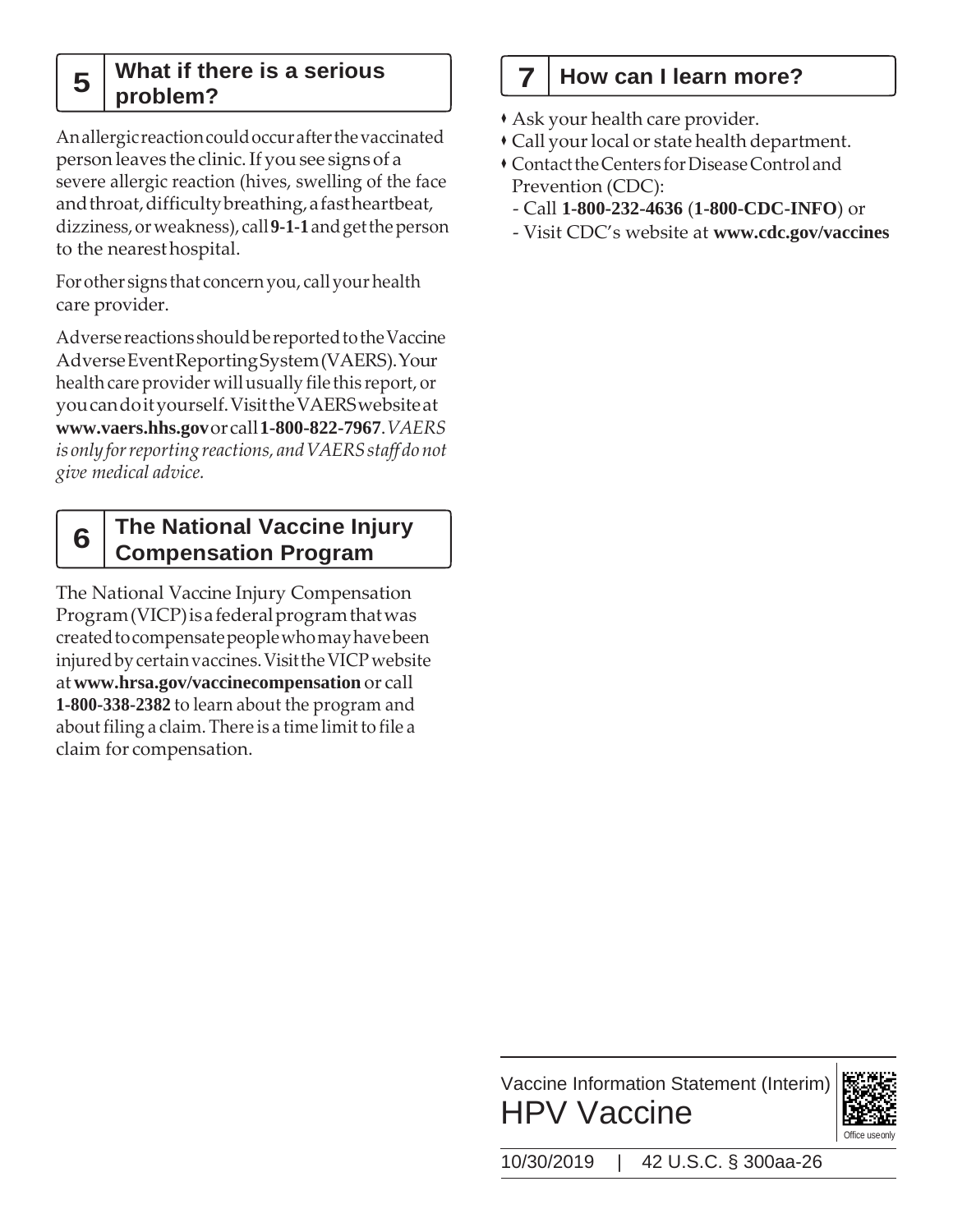# **Meningococcal ACWY Vaccine:** *What You Need to Know*

Many Vaccine Information Statements are available in Spanish and other languages. See [www.immunize.org/vis](http://www.immunize.org/vis)

Hojas de información sobre vacunas están disponibles en español y en muchos otros idiomas.Visit[ewww.immunize.org/vis](http://www.immunize.org/vis)

### **1 Why get vaccinated?**

**MeningococcalACWYvaccine**canhelpprotect against **meningococcal disease** caused by serogroups A, C, W, and Y. A different meningococcal vaccine is available that canhelpprotect against serogroupB.

**Meningococcal disease** can cause meningitis (infection of the lining of the brain and spinal cord) and infections of the blood. Even when it is treated, meningococcal disease kills 10 to 15 infected people outof100.Andofthosewhosurvive,about10to 20outofevery100willsufferdisabilitiessuchas hearing loss, brain damage, kidney damage, loss of limbs, nervous system problems, or severe scars from skin grafts.

Anyonecangetmeningococcaldiseasebutcertain people are atincreased risk, including:

- Infants younger than one year old
- Adolescents and young adults 16 through 23 years old
- People with certain medical conditions that affect the immune system
- Microbiologists who routinely work with isolates of *N. meningitidis*, the bacteria that cause meningococcal disease
- People atriskbecauseofanoutbreak intheir community

#### **Meningococcal ACWY**  2 | weilings

**Adolescents**need2dosesofameningococcal ACWY vaccine:

- First dose: 11 or 12 year of age
- Second (booster) dose: 16 years of age

In addition to routine vaccination for adolescents, meningococcal ACWY vaccine is also recommended for **certain groups of people**:

- People atrisk because of a serogroup A, C, W,orY meningococcal diseaseoutbreak
- People with HIV
- Anyonewhosespleenisdamagedorhasbeen removed, including people with sickle cell disease
- Anyone with a rare immune system condition called "persistent complement component deficiency"
- Anyonetakingatypeofdrugcalledacomplement inhibitor, such as eculizumab (also called Soliris®) or ravulizumab (also called Ultomiris<sup>®</sup>)
- Microbiologistswhoroutinelyworkwithisolatesof *N. meningitidis*
- $\triangle$  Anyone traveling to, or living in, a part of the world where meningococcal disease is common, such as parts of Africa
- College freshmen living in residence halls
- U.S. military recruits

# **Talk with your health care 3 provider**

Tellyourvaccineproviderifthepersongettingthe vaccine:

 Hashadan**allergic reactionafter apreviousdose of meningococcal ACWY vaccine**, or has any **severe, life-threateningallergies**.

Insomecases,yourhealthcareprovidermaydecide to postpone meningococcal ACWY vaccination to a future visit.

Notmuchisknownaboutthe risks ofthisvaccine for a pregnant woman or breastfeeding mother. However, pregnancy or breastfeeding are not reasons to avoid meningococcal ACWY vaccination. A pregnant or breastfeeding woman should be vaccinated if otherwise indicated.



**U.S. Department of Health and Human Services** Centers for Disease Control and Prevention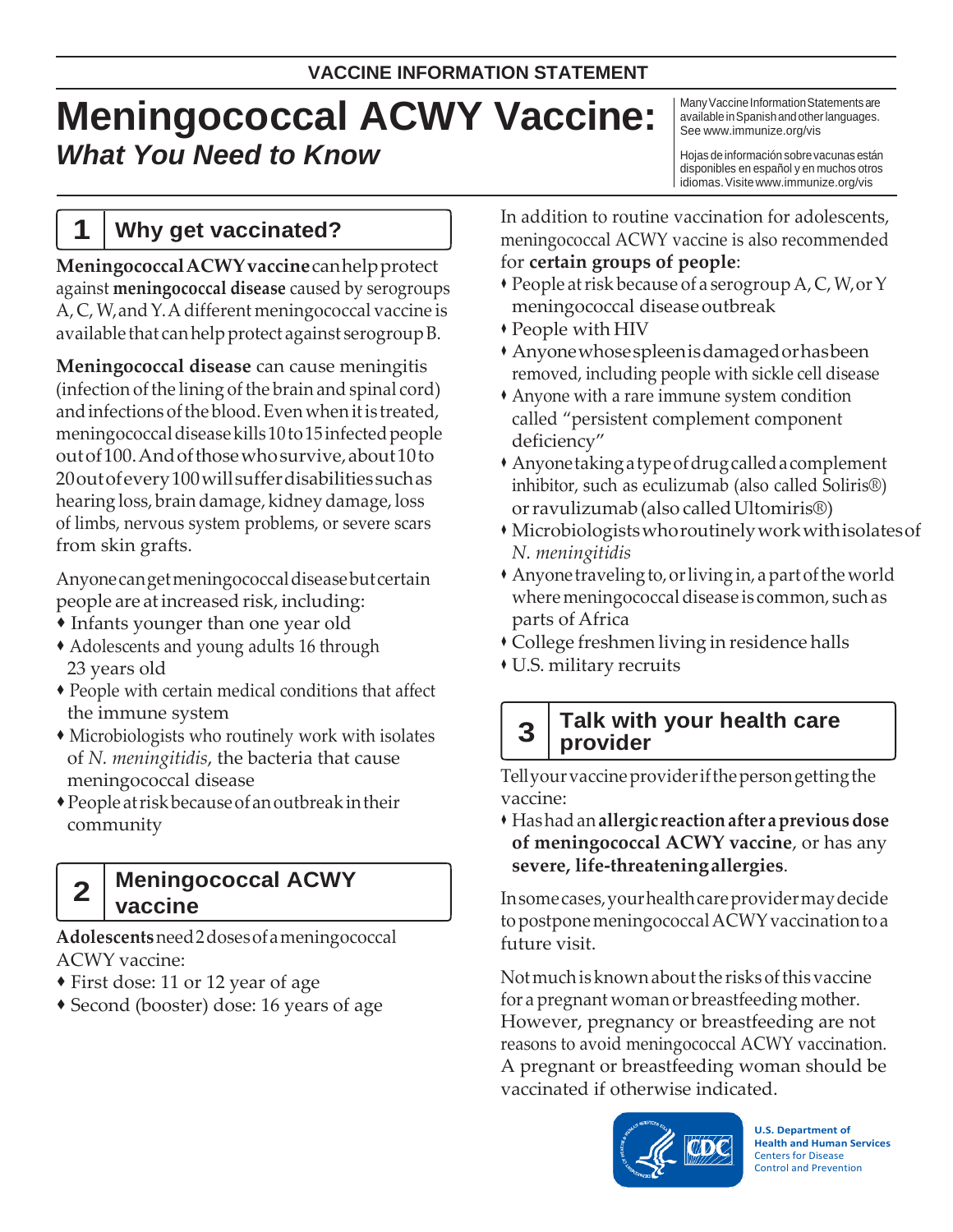People with minor illnesses, such as a cold, may be vaccinated. People who are moderately or severely ill should usually wait until they recover before getting meningococcal ACWY vaccine.

Yourhealthcareprovidercangiveyoumore information.

### **4 Risks of a vaccine reaction**

- Rednessor sorenesswheretheshotisgivencan happen after meningococcal ACWY vaccine.
- A small percentage of people who receive meningococcal ACWY vaccine experience muscle or joint pains.

People sometimes faint after medical procedures, including vaccination. Tell your provider if youfeel dizzyorhavevisionchangesorringinginthe ears.

As with any medicine, there is a very remote chance ofa vaccine causinga severe allergic reaction, other serious injury, or death.

# **What if there is a serious 5 problem?**

Anallergicreactioncouldoccurafterthevaccinated person leaves the clinic.If yousee signs of a severe allergic reaction (hives, swelling of the face andthroat,difficultybreathing,afastheartbeat, dizziness,orweakness), call**9-1-1**andgettheperson to the nearesthospital.

Forother signs that concernyou, callyourhealth care provider.

Adverse reactions should be reported to the Vaccine AdverseEventReportingSystem(VAERS).Your health care provider will usually file this report, or youcandoityourself.VisittheVAERSwebsiteat **[www.vaers.hhs.gov](http://www.vaers.hhs.gov/)** or call **1-800-822-7967**.*VAERS is onlyforreporting reactions, andVAERSstaff donot give medical advice.*

# **The National Vaccine Injury 6 Compensation Program**

The National Vaccine Injury Compensation Program(VICP)isafederalprogramthatwas createdtocompensatepeoplewhomayhavebeen injuredbycertainvaccines.VisittheVICPwebsite at**[www.hrsa.gov/vaccinecompensation](http://www.hrsa.gov/vaccinecompensation)** or call **1-800-338-2382** to learn about the program and about filing a claim. There is a time limit to file a claim for compensation.

# **7 How can I learn more?**

- Ask your healthcareprovider.
- Call your local or state health department.
- ContacttheCenters forDiseaseControl and Prevention (CDC):
- Call **1-800-232-4636** (**1-800-CDC-INFO**) or
- Visit CDC's **[www.cdc.gov/vaccines](http://www.cdc.gov/vaccines)**

### Vaccine Information Statement (Interim) Meningococcal ACWY Vaccines



8/15/2019 | 42 U.S.C. § 300aa-26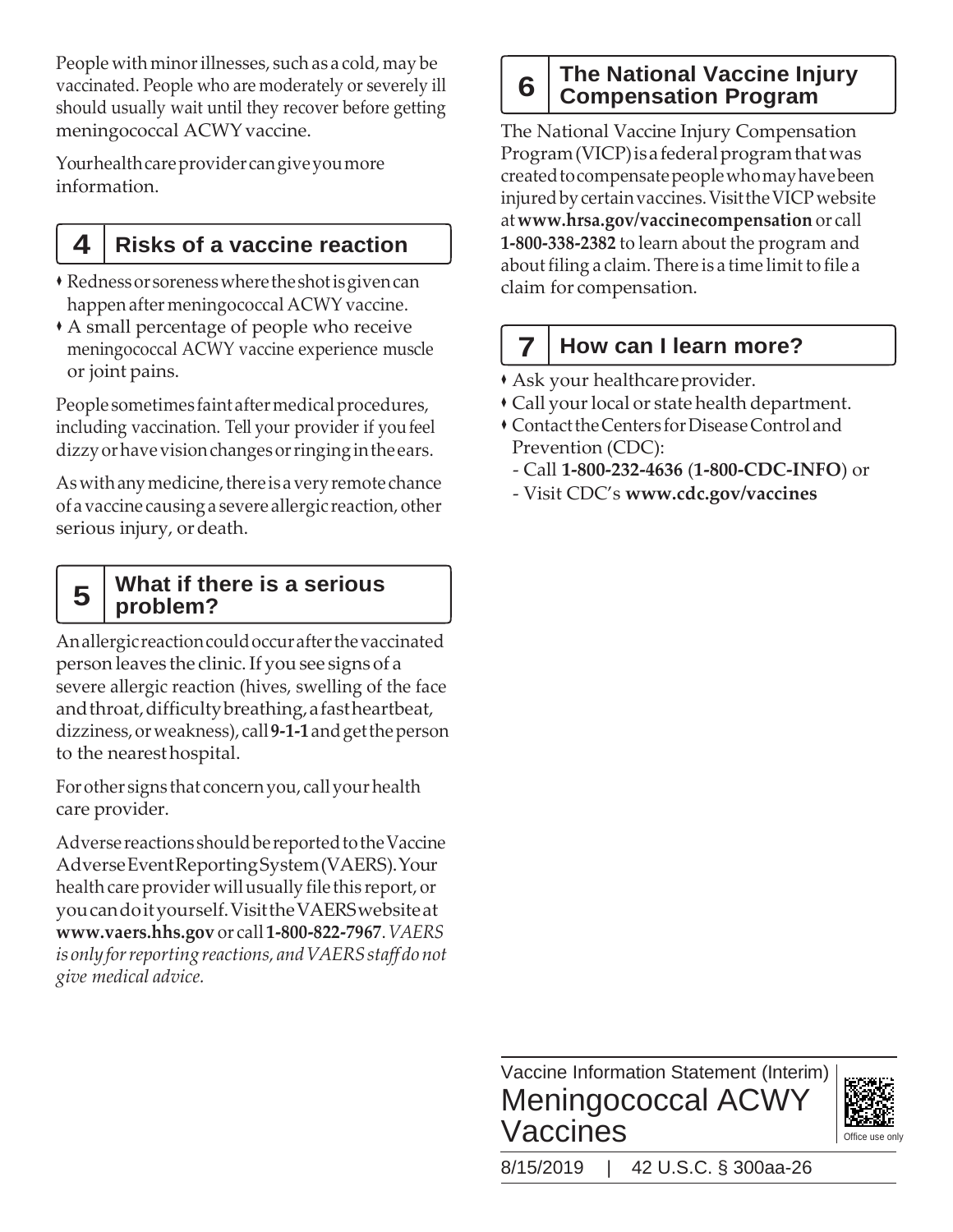# **Meningococcal B Vaccine:** *What You Need to Know*

**1 Why get vaccinated?**

**MeningococcalBvaccine** can help protect against **meningococcal disease** caused by serogroup B. A different meningococcal vaccine is available that can helpprotect against serogroupsA,C,W,andY.

**Meningococcal disease** can cause meningitis (infection of the lining of the brain and spinal cord) and infections of the blood. Even when it is treated, meningococcal disease kills 10 to 15 infected people outof100.Andofthosewhosurvive,about10to 20outofevery100willsufferdisabilitiessuchas hearing loss, brain damage, kidney damage, loss of limbs, nervous system problems, or severe scars from skin grafts.

Anyonecangetmeningococcaldiseasebutcertain people are atincreased risk, including:

- **Infants younger than one year old**
- Adolescents and young adults 16 through 23 years old
- People with certain medical conditions that affect the immune system
- Microbiologists who routinely work with isolates of *N. meningitidis*, the bacteria that cause meningococcal disease
- People atriskbecause of anoutbreakintheir community

# **2 Meningococcal B vaccine**

For best protection, more than 1 dose of a meningococcalBvaccineisneeded.Therearetwo meningococcal B vaccines available. The same vaccine must be used for all doses.

MeningococcalBvaccinesarerecommendedfor people 10years orolderwho areatincreasedriskfor serogroupBmeningococcal disease, including:

- Peopleatriskbecauseof aserogroupB meningococcaldisease outbreak
- Anyonewhosespleenisdamagedorhasbeen removed, including people with sickle cell disease

Many Vaccine Information Statements are available in Spanish and other languages. See [www.immunize.org/vis](http://www.immunize.org/vis)

Hojas deinformaciónsobre vacunas están disponibles en español y en muchos otros idiomas.Visit[ewww.immunize.org/vis](http://www.immunize.org/vis)

- Anyone with a rare immune system condition called "persistent complement component deficiency"
- Anyonetakingatypeofdrugcalledacomplement inhibitor, such as eculizumab (also called Soliris®) or ravulizumab (also called Ultomiris®)
- Microbiologistswhoroutinelyworkwithisolatesof *N. meningitidis*

These vaccines may also be given to anyone 16 through 23 years old to provide short-term protection against most strains of serogroup B meningococcaldisease;16through18yearsarethe preferred ages forvaccination.

# **Talk with your health care 3 provider**

Tellyourvaccineproviderifthepersongettingthe vaccine:

- Hashadan**allergic reactionafter apreviousdose ofmeningococcalBvaccine**,orhasany**severe, life-threatening allergies**.
- Is **pregnant orbreastfeeding**.

In some cases, your health care provider may decide topostponemeningococcalBvaccinationtoa future visit.

People with minor illnesses, such as a cold, may be vaccinated. People who are moderately or severely ill should usually wait until they recover before getting meningococcal B vaccine.

Yourhealthcareprovider cangiveyoumore information.



**U.S. Department of Health and Human Services** Centers for Disease Control and Prevention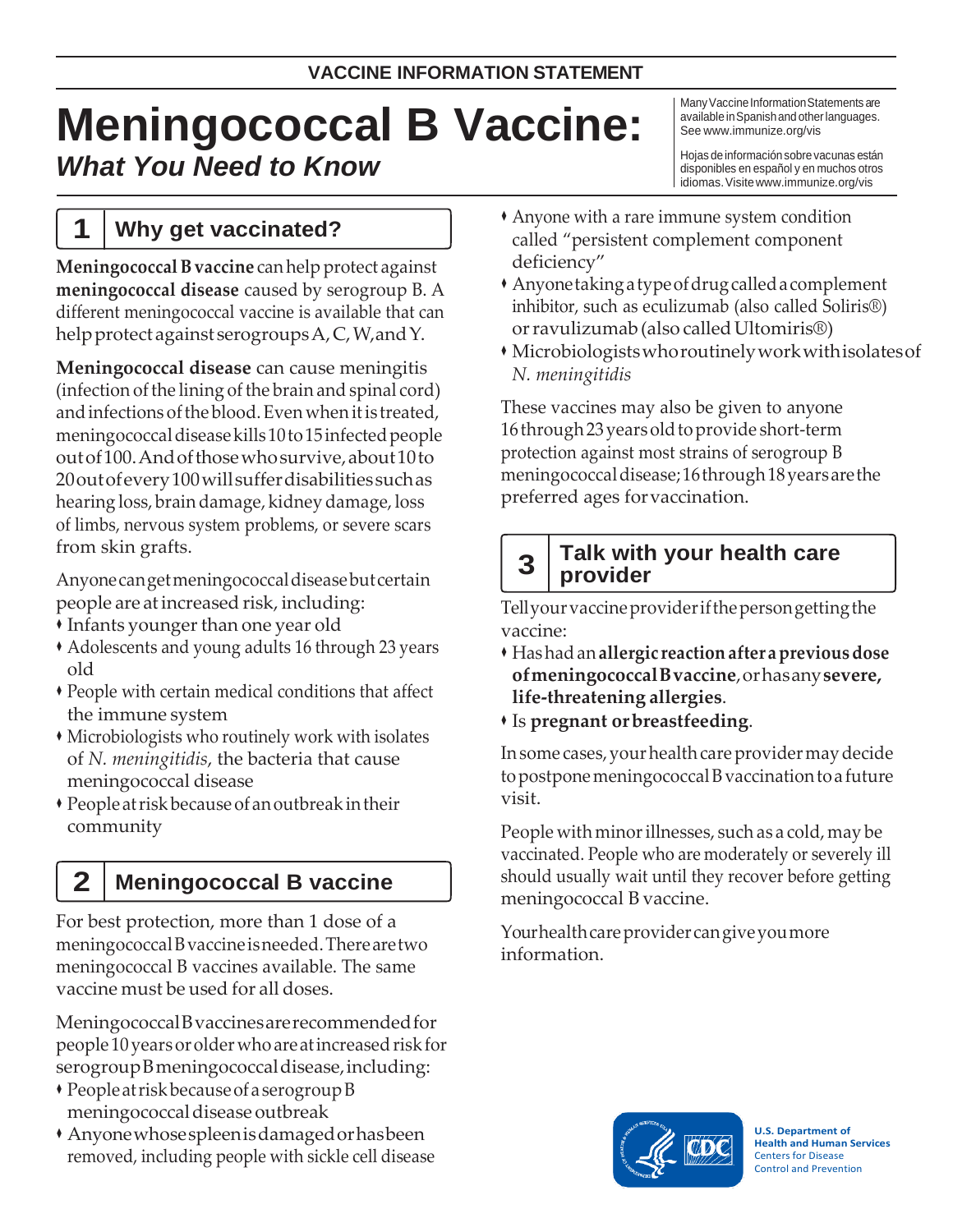Soreness, redness, or swelling where the shot is given, tiredness, fatigue, headache, muscle orjoint pain,fever,chills,nausea,ordiarrhea canhappen after meningococcal B vaccine. Some of these reactionsoccurinmorethanhalfofthepeople who receive thevaccine.

People sometimes faint after medical procedures, including vaccination. Tell your provider if youfeel dizzyorhavevisionchangesorringinginthe ears.

As with any medicine, there is a very remote chance ofa vaccine causinga severe allergic reaction,other serious injury, ordeath.

# **What if there is a serious 5 problem?**

Anallergicreactioncouldoccurafterthevaccinated person leaves the clinic.If yousee signs of a severe allergic reaction (hives, swelling of the face andthroat,difficultybreathing,afastheartbeat, dizziness,orweakness), call**9-1-1**andgettheperson to the nearesthospital.

For other signs that concern you, call your health care provider.

Adverse reactions should be reported to the Vaccine AdverseEventReportingSystem(VAERS).Your health care provider will usually file this report, or youcandoityourself.VisittheVAERSwebsiteat **[www.vaers.hhs.gov](http://www.vaers.hhs.gov/)** or call **1-800-822-7967**.*VAERS is onlyforreporting reactions, andVAERSstaff donot give medical advice.*

# **<sup>4</sup> Risks of a vaccine reaction The National Vaccine Injury <sup>6</sup> Compensation Program**

The National Vaccine Injury Compensation Program(VICP)isafederalprogramthatwas createdtocompensatepeoplewhomayhavebeen injuredbycertainvaccines.VisittheVICPwebsite at**[www.hrsa.gov/vaccinecompensation](http://www.hrsa.gov/vaccinecompensation)** or call **1-800-338-2382** to learn about the program and about filing a claim. There is a time limit to file a claim for compensation.

# **7 How can I learn more?**

- Ask your healthcareprovider.
- Call your local or state health department.
- **Contact the Centers for Disease Control and** Prevention (CDC):
	- Call **1-800-232-4636** (**1-800-CDC-INFO**) or
- Visit CDC's **[www.cdc.gov/vaccines](http://www.cdc.gov/vaccines)**

Vaccine Information Statement (Interim) Meningococcal B Vaccine



8/15/2019 | 42 U.S.C. § 300aa-26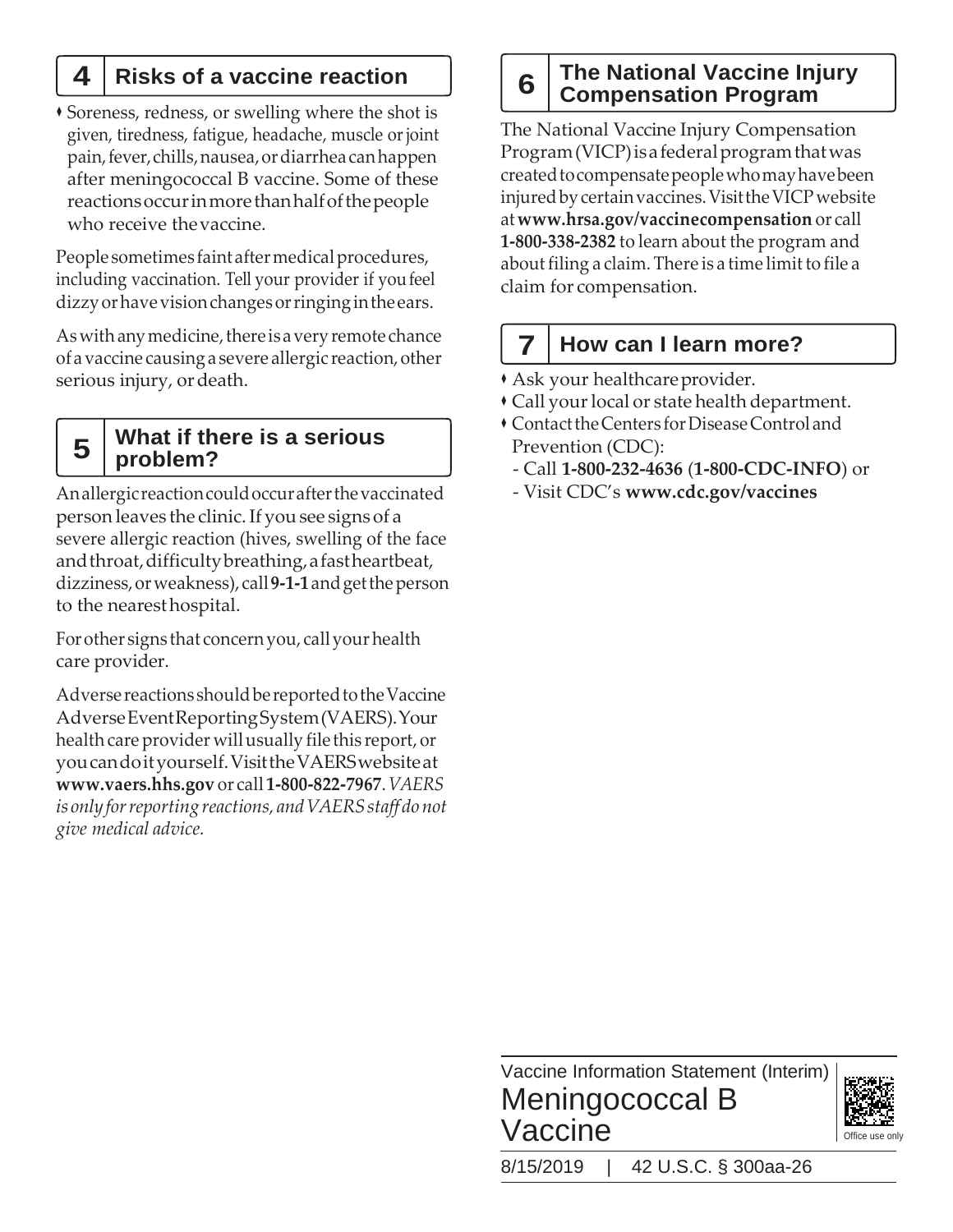

### **School-based Health Center Vaccine Selection Document**

| <b>Student Name:</b>                                                                                           | DOB: |
|----------------------------------------------------------------------------------------------------------------|------|
| School:                                                                                                        |      |
| Parent/Guardian Name (please print) : Manual Manual Manual Manual Manual Manual Manual Manual Manual Manual Ma |      |
|                                                                                                                |      |

Please indicate which vaccine(s) you wish for your child to receive at their middle school vaccine clinic:

| $\Box$ HPV (Human Papillomavirus)                                |
|------------------------------------------------------------------|
| $\Box$ Meningococcal ACWY (Menactra® and Menveo®)                |
| Meningococca B (Bexsero <sup>®</sup> and Trumenba <sup>®</sup> ) |

| Parent/Guardian Signature: | Date: |  |
|----------------------------|-------|--|
|----------------------------|-------|--|

A vaccine consent form **must** be completed for **EACH** vaccine that your student will receive, these forms are the next pages in the packet.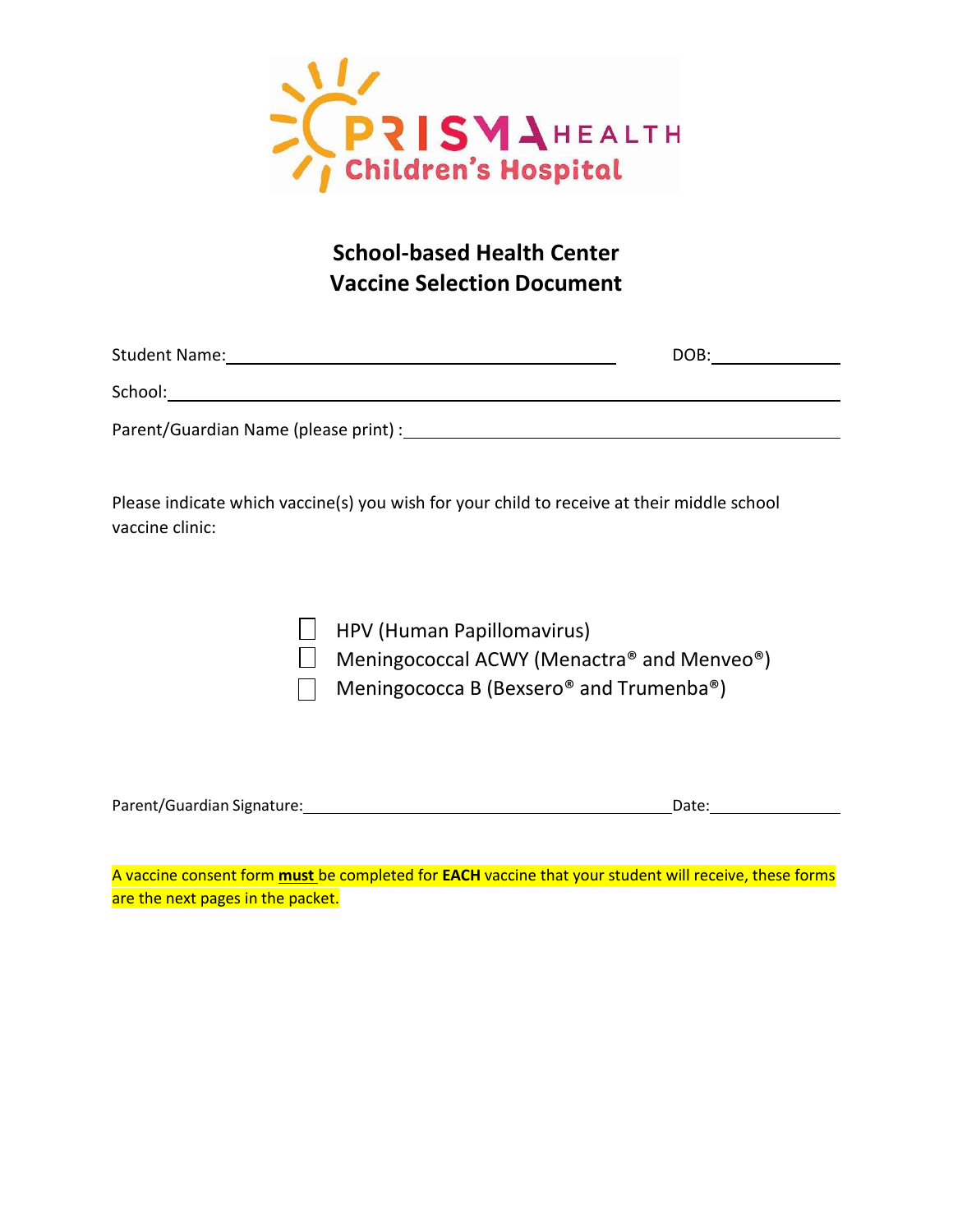

Bradshaw Institute for Community Child Health & Advocacy School-Based Health Center

### **Meningococcal ACWY VACCINE CONSENT FORM**

Student Name: <u>Name: Name of Alexander Alexander Alexander Alexander Alexander Alexander Alexander Alexander Alex</u>

Date of Birth:

|                                                                                                   | Meningococcal ACWY Vaccine Immunization |                                                                                                                       |  |
|---------------------------------------------------------------------------------------------------|-----------------------------------------|-----------------------------------------------------------------------------------------------------------------------|--|
| no further questions regarding the immunization. My childhas no contraindications to the vaccine. |                                         | I have received and read the Tdap Vaccine Information Sheet (included in this packet) published on 2/24/2015 and have |  |
| Parent/Legal Representative Initial: ___________<br>Date: ______________                          |                                         |                                                                                                                       |  |
| I consent to immunization with Meningococcal ACWY :                                               |                                         |                                                                                                                       |  |
|                                                                                                   |                                         |                                                                                                                       |  |
| Allergies to foods or medicines? (Circle one)                                                     | None                                    |                                                                                                                       |  |
|                                                                                                   |                                         |                                                                                                                       |  |
|                                                                                                   | <b>FOR MEDICAL USE ONLY</b>             |                                                                                                                       |  |
| Lot $\#$ :                                                                                        |                                         | Exp Date: Manufacturer: Manufacturer: Manufacturer:                                                                   |  |
| Site/amount: 0.5ml. IM R                                                                          | $\mathcal{L}$<br>deltoid                |                                                                                                                       |  |
|                                                                                                   |                                         |                                                                                                                       |  |
| Date:<br><u> 1989 - Johann Barbara, martin amerikan basar da</u>                                  | Time:                                   |                                                                                                                       |  |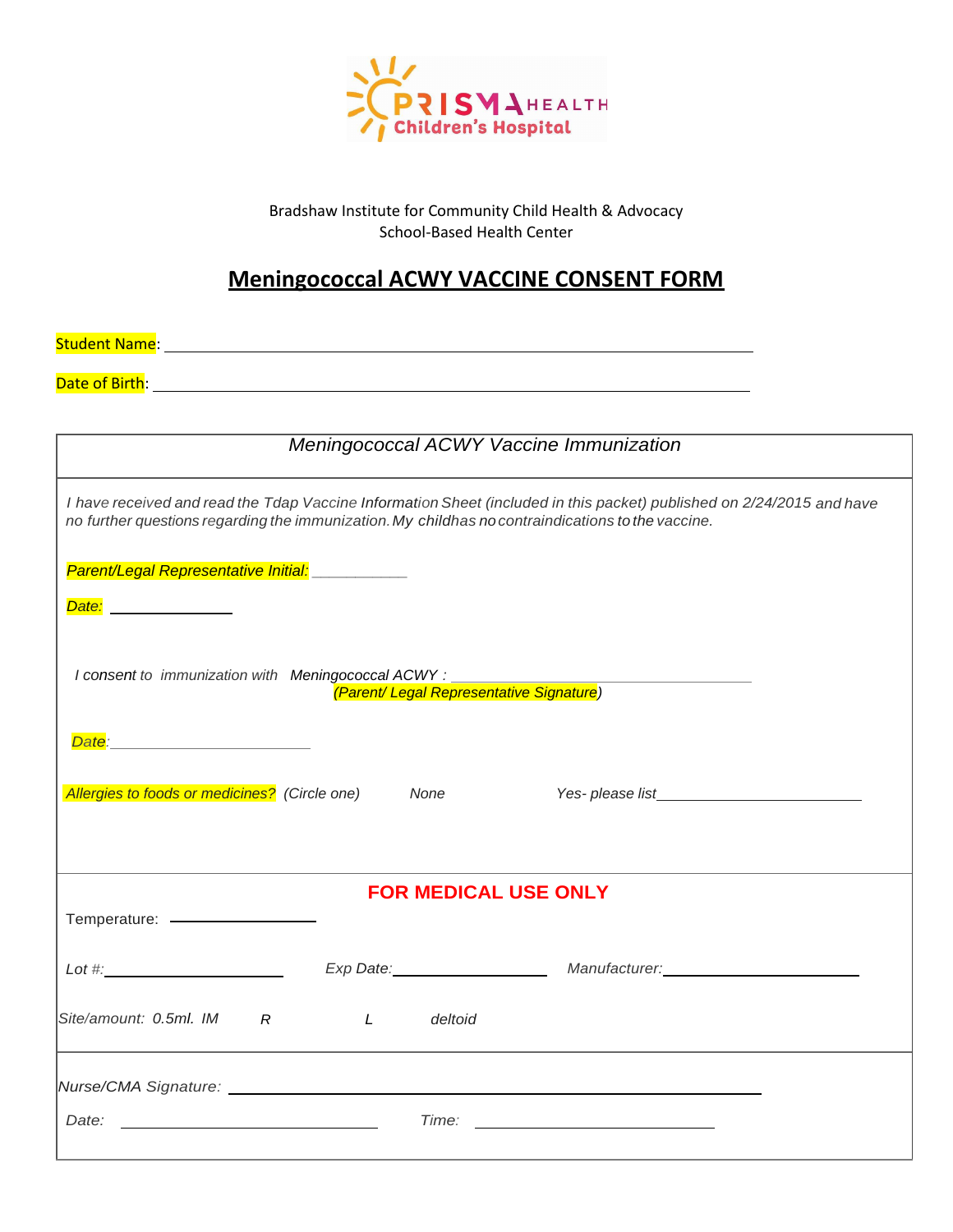

Bradshaw Institute for Community Child Health & Advocacy School-Based Health Center

### **Meningococcal B VACCINE CONSENT FORM**

Student Name: <u>contract and contract and contract and contract and contract and contract and contract and contract and contract and contract and contract and contract and contract and contract and contract and contract and</u>

Date of Birth:

|                                                                              | Meningococcal B Vaccine Immunization |                                                                                                                     |
|------------------------------------------------------------------------------|--------------------------------------|---------------------------------------------------------------------------------------------------------------------|
| regarding the immunization. My childhas no contraindications to the vaccine. |                                      | I have received and read the Tdap Vaccine Information Sheet (included in this packet) and have no further questions |
| Parent/Legal Representative Initial: ___________<br>Date: ______________     |                                      |                                                                                                                     |
| I consent to immunization with Meningococcal B:                              |                                      | yszczymuch<br><mark>(Parent/ Legal Representative Signature</mark> )                                                |
|                                                                              |                                      |                                                                                                                     |
| Allergies to foods or medicines? (Circle one)                                | None                                 |                                                                                                                     |
|                                                                              | <b>FOR MEDICAL USE ONLY</b>          |                                                                                                                     |
|                                                                              |                                      |                                                                                                                     |
| Lot $\#$ :                                                                   |                                      | Exp Date: Manufacturer: Manufacturer: Manufacturer:                                                                 |
| Site/amount: 0.5ml. IM R                                                     | $\mathcal{L}$<br>deltoid             |                                                                                                                     |
|                                                                              |                                      |                                                                                                                     |
| Date:<br><u> 1989 - Johann Barbara, martin amerikan basar da</u>             | Time:                                |                                                                                                                     |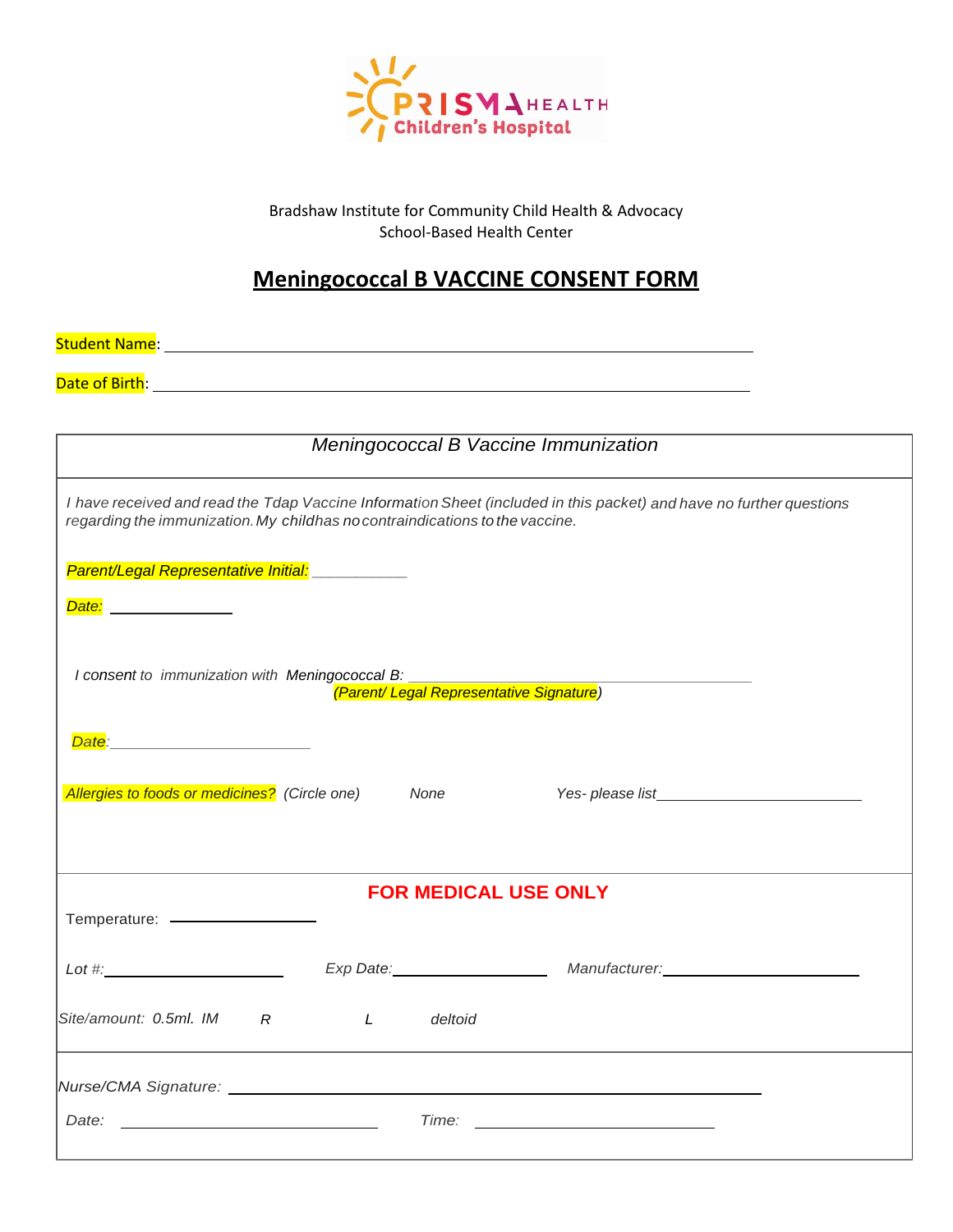

#### Bradshaw Institute for Community Child Health & Advocacy School-Based Health Center

### **HPV (Human Papillomavirus) VACCINE CONSENT FORM**

Student Name:

Date of Birth:

|                                                                                                                           | HPV (Human Papillomavirus) Immunization |                                                                                                                       |
|---------------------------------------------------------------------------------------------------------------------------|-----------------------------------------|-----------------------------------------------------------------------------------------------------------------------|
| no further questions regarding the immunization. My childhas no contraindications to the vaccine.                         |                                         | I have received and read the Tdap Vaccine Information Sheet (included in this packet) published on 2/24/2015 and have |
| Parent/Legal Representative Initial: ____________<br>Date: ______________                                                 |                                         |                                                                                                                       |
| I consent to immunization with HPV:<br>The entity Legal Representative Signature (Parent/ Legal Representative Signature) |                                         |                                                                                                                       |
| Allergies to foods or medicines? (Circle one)                                                                             | None                                    |                                                                                                                       |
|                                                                                                                           | <b>FOR MEDICAL USE ONLY</b>             |                                                                                                                       |
|                                                                                                                           |                                         | Lot #: Lot #: Lot #: Lot #: Lot #: Lot #: Lot #: Lot #: Lot #: Lot #: Lot #: Lot #: Lot #: Lot #: Lot #: Lot #        |
| Site/amount: 0.5ml. IM R                                                                                                  | deltoid<br>$\mathcal{L}$                |                                                                                                                       |
|                                                                                                                           |                                         |                                                                                                                       |
| Date:<br>the control of the control of the control of the control of the control of                                       | Time:                                   | <u> Alexandria de la contrada de la contrada de la contrada de la contrada de la contrada de la contrada de la c</u>  |